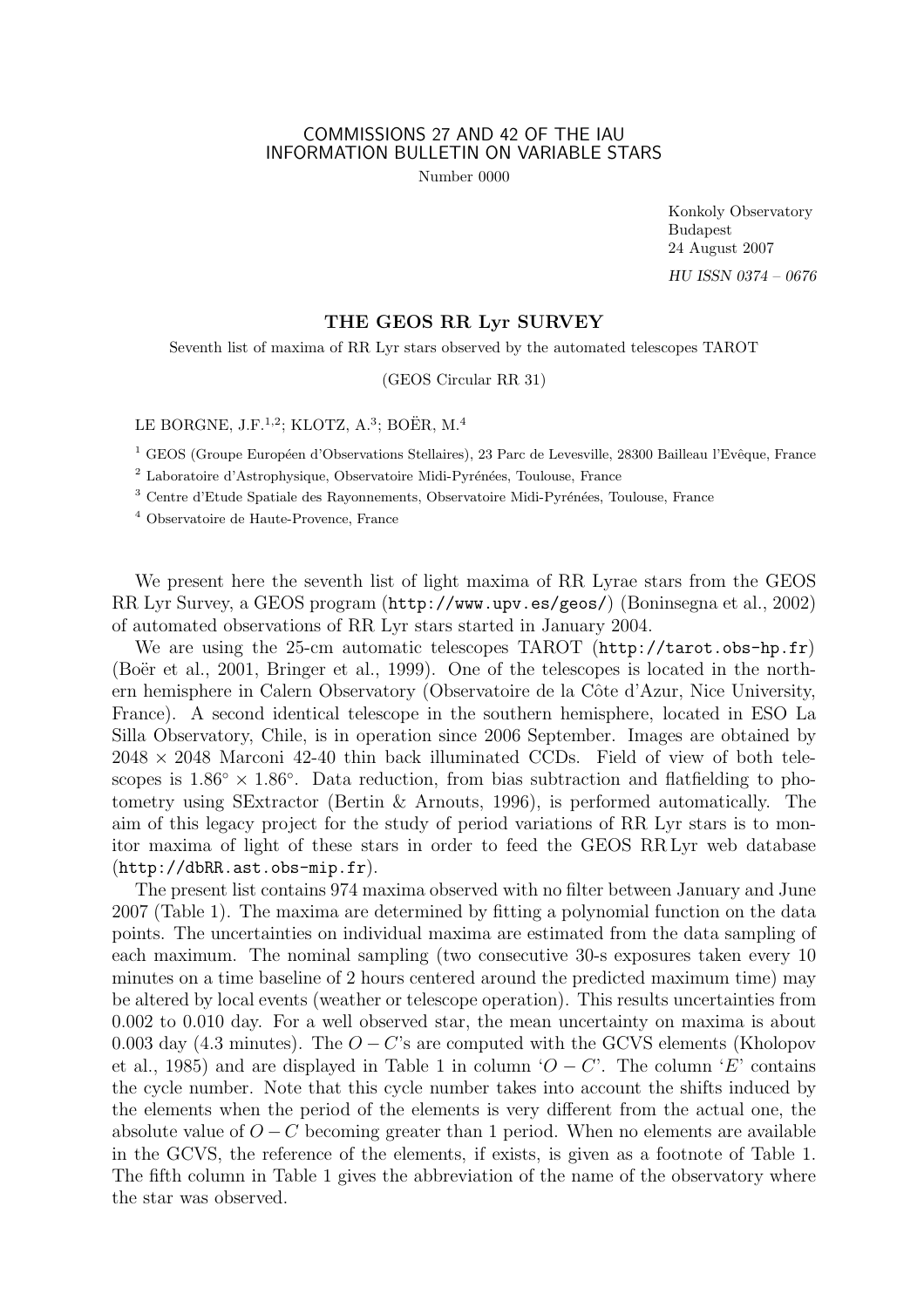Table 1: maxima of RR Lyrae stars

| Variable                              | Maximum                                  | $O-C$                | E                | Obs.             | Variable                                       | Maximum                                  | $O-C$             | E                | Obs.                           |
|---------------------------------------|------------------------------------------|----------------------|------------------|------------------|------------------------------------------------|------------------------------------------|-------------------|------------------|--------------------------------|
|                                       | ${\rm HJD}$ 24. $\ldots$                 | (days)               |                  |                  |                                                | HJD 24                                   | $\rm (days)$      |                  |                                |
| XX And                                | 54106.347±0.002                          | 0.224                | 20780.           | $\overline{C}$   | $\overline{\mathrm{SW}}$ Aqr                   | 54277.826±0.002                          | $-0.001$          | 63532.           | LS                             |
| CI And                                | 54103.429±0.002                          | 0.093                | 37929.           | $\mathbf C$      | TZ Aqr                                         | $54021.585\!\pm\!0.002$                  | 0.013             | 28839.           | ${\rm LS}$                     |
| CI And                                | 54106.338±0.002                          | 0.094                | 37935.           | $\mathbf C$      | AA Aqr                                         | $54028.578{\pm}0.002$                    | $-0.113$          | 54657.           | LS                             |
| CI And                                | $54107.307 \pm 0.005$                    | 0.093                | 37937.           | $\mathcal{C}$    | BN Aqr                                         | 54016.589±0.002                          | 0.540             | 34374.           | LS                             |
| $\hbox{WY}$ Ant                       | 54114.714±0.005                          | 0.202                | 23452.           | LS               | BN Aqr                                         | 54023.634±0.002                          | 0.540             | 34389.           | LS                             |
| WY Ant                                | 54125.628±0.005                          | 0.203                | 23471.           | LS               | BR Aqr                                         | 54026.682±0.002                          | $-0.152$          | 34014.           | LS                             |
| WY Ant                                | 54129.647±0.004                          | $0.202\,$            | 23478.           | LS               | $CP$ Aqr                                       | 54277.806±0.002                          | $-0.109$          | 35376.           | LS                             |
| WY Ant                                | $54140.561 \pm 0.003$                    | 0.204                | 23497.           | ${\rm LS}$       | FX Aqr                                         | 54016.647±0.003                          | 0.120             | 14932.           | LS                             |
| WY Ant                                | 54156.641±0.002                          | 0.202                | 23525.           | ${\rm LS}$       | HH Aqr                                         | 54016.697±0.002                          |                   |                  | LS                             |
| WY Ant                                | 54160.661±0.002                          | 0.202                | 23532.           | ${\rm LS}$       | HH Aqr                                         | 54031.627±0.002                          |                   |                  | LS                             |
| WY Ant                                | $54171.577 \pm 0.005$                    | 0.206                | 23551.           | LS               | AA Aql                                         | 54278.782±0.002                          | 0.033             | 82732.           | ${\rm LS}$                     |
| WY Ant                                | 54206.611±0.005                          | 0.206                | 23612.           | LS               | $V341$ Aql                                     | 54268.795±0.002                          | 0.031             | 22616.           | LS                             |
| TY Aps                                | 54185.619±0.002                          | 0.036                | 28821.           | ${\rm LS}$       | S Ara                                          | 54231.903±0.004                          | 0.184             | 28944.           | LS                             |
| TY Aps                                | 54192.643±0.005                          | 0.036                | 28835.           | ${\rm LS}$       | IN Ara                                         | 54221.806±0.004                          | 0.128             | 42715.           | LS                             |
| TY Aps                                | 54193.647±0.004                          | 0.037                | 28837.           | LS               | $\ensuremath{\text{\textbf{IN}}}$ Ara          | 54233.794±0.002                          | 0.118             | 42734.           | LS                             |
| $\mathcal{T}\mathcal{Y}$ Aps          | 54199.672±0.002                          | 0.041                | 28849.           | LS               | IN Ara                                         | 54276.729±0.004                          | 0.111             | 42802.           | LS                             |
| TY Aps                                | 54227.773±0.003                          | 0.047                | 28905.           | ${\rm LS}$       | $\rm MS$ Ara                                   | 54213.719±0.002                          | $-0.168$          | 49959.           | LS                             |
| VX Aps                                | 54177.786±0.005                          | $-0.021$             | 41146.           | ${\rm LS}$       | MS Ara                                         | 54234.722±0.002                          | $-0.163$          | 49999.           | LS                             |
| VX Aps                                | 54179.727±0.002                          | $-0.019$             | 41150.           | ${\rm LS}$       | X Ari                                          | 54105.334±0.002                          | 0.323             | 25373.           | $\mathcal{C}$                  |
| VX Aps                                | 54205.903±0.002                          | $-0.010$             | 41204.           | LS               | X Ari                                          | 54107.285±0.005                          | 0.320             | 25376.           | $\mathbf C$                    |
| VX Aps                                | 54281.499±0.002                          | $-0.008$             | 41360.           | ${\rm LS}$       | TZ Aur                                         | $54108.562 \pm 0.002$                    | 0.010             | 87333.           | $\mathbf C$                    |
| XZ Aps                                | $54155.747{\pm}0.003$                    | $-0.175$             | 43308.           | LS               | TZ Aur                                         | 54192.385±0.002                          | 0.015             | 87547.           | $\mathcal{C}$                  |
| XZ Aps                                | 54162.795±0.002                          | $-0.176$             | 43320.           | LS               | TZ Aur                                         | 54194.338±0.002                          | 0.010             | 87552.           | $\mathcal{C}$                  |
| XZ Aps                                | $54165.732 \pm 0.005$                    | $-0.176$             | 43325.           | ${\rm LS}$       | RS Boo                                         | 54113.628±0.002                          | 0.003             | 32711.           | $\mathcal{C}$                  |
| XZ Aps                                | 54168.666±0.002                          | $-0.179$             | 43330.           | ${\rm LS}$       | $\mathop{\rm RS}$ Boo                          | 54136.647±0.002                          | 0.005             | 32772.           | $\mathcal{C}$                  |
| XZ Aps                                | 54178.649±0.002                          | $-0.183$             | 43347.           | LS<br>LS         | $\mathop{\rm RS}$ Boo<br>$\mathop{\rm RS}$ Boo | 54147.585±0.002                          | 0.000             | 32801.           | $\mathcal{C}$<br>$\mathcal{C}$ |
| XZ Aps                                | 54185.697±0.002                          | $-0.184$             | 43359.           |                  |                                                | 54164.566±0.005                          | 0.001             | 32846.           | $\mathcal{C}$                  |
| XZ Aps<br>XZ Aps                      | $54205.665 \pm 0.002$                    | $-0.189$<br>$-0.194$ | 43393.<br>43427. | ${\rm LS}$<br>LS | RS Boo<br>RS Boo                               | 54189.470±0.002                          | 0.000<br>$-0.003$ | 32912.<br>32986. | $\mathcal{C}$                  |
|                                       | $54225.632 \pm 0.002$<br>54272.618±0.005 | $-0.203$             | 43507.           | ${\rm LS}$       | RS Boo                                         | 54217.390 $\pm$ 0.002<br>54240.408±0.004 | $-0.003$          | 33047.           | $\mathcal{C}$                  |
| XZ Aps<br>XZ Aps                      | 54282.595±0.002                          | $-0.212$             | 43524.           | ${\rm LS}$       | RS Boo                                         | $54266.440\pm0.003$                      | $-0.007$          | 33116.           | $\mathcal{C}$                  |
| ${\rm YZ}$ Aps                        | 54218.790 $\pm$ 0.005                    | 0.002                | 35602.           | LS               | ${\rm ST}$ Boo                                 | 54135.617±0.005                          | 0.063             | 56170.           | $\mathcal{C}$                  |
| YZ Aps                                | 54222.716±0.005                          | 0.016                | 35610.           | ${\rm LS}$       | ${\rm ST}$ Boo                                 | 54145.574±0.007                          | 0.063             | 56186.           | $\mathcal{C}$                  |
| BS Aps                                | $54180.672 \pm 0.010$                    | 0.021                | 28771.           | LS               | ST Boo                                         | 54160.515±0.005                          | 0.069             | 56210.           | $\mathcal{C}$                  |
| BS Aps                                | 54191.750 $\pm$ 0.005                    | 0.030                | 28790.           | LS               | ST Boo                                         | 54168.608±0.005                          | 0.073             | 56223.           | $\mathcal{C}$                  |
| $\mathop{\hbox{\rm BS}}\nolimits$ Aps | 54222.613±0.005                          | 0.018                | 28843.           | ${\rm LS}$       | ${\rm ST}$ Boo                                 | $54198.481 \pm 0.003$                    | 0.076             | 56271.           | $\mathbf C$                    |
| $\mathop{\hbox{\rm BS}}\nolimits$ Aps | $54275.642 \pm 0.002$                    | 0.034                | 28934.           | LS               | ${\rm ST}$ Boo                                 | 54208.438±0.003                          | 0.076             | 56287.           | $\mathcal{C}$                  |
| BS Aps                                | $54282.620 \pm 0.003$                    | 0.021                | 28946.           | LS               | ${\rm ST}$ Boo                                 | 54211.550±0.002                          | 0.077             | 56292.           | $\mathcal{C}$                  |
| CK Aps                                | $54191.890{\pm}0.003$                    | $-0.205$             | 28070.           | ${\rm LS}$       | ${\rm ST}$ Boo                                 | $54229.600 \pm 0.002$                    | $0.080\,$         | 56321.           | $\mathbf C$                    |
| CK Aps                                | 54193.764±0.010                          | $-0.201$             | 28073.           | LS               | TW Boo                                         | 54158.506±0.002                          | $-0.051$          | 51228.           | $\mathcal{C}$                  |
| CK Aps                                | 54196.870±0.005                          | $-0.213$             | 28078.           | LS               | TW Boo                                         | 54173.408±0.003                          | $-0.053$          | 51256.           | $\mathcal{C}$                  |
| CK Aps                                | 54218.712±0.002                          | $-0.193$             | 28113.           | LS               | TW Boo                                         | 54181.395±0.003                          | $-0.050$          | 51271.           | $\mathcal{C}$                  |
| CK Aps                                | 54223.696±0.003                          | $-0.197$             | 28121.           | ${\rm LS}$       | $\operatorname{TW}$ Boo                        | 54189.378±0.002                          | $-0.051$          | 51286.           | $\mathcal{C}$                  |
| CK Aps                                | 54278.580±0.002                          | $-0.181$             | 28209.           | ${\rm LS}$       | $\operatorname{TW}$ Boo                        | 54205.348±0.003                          | $-0.049$          | 51316.           | $\mathcal{C}$                  |
| DD Aps                                | 54230.710±0.006                          | 0.101                | 27006.           | LS               | TW Boo                                         | 54214.395±0.005                          | $-0.051$          | 51333.           | $\mathcal{C}$                  |
| DD Aps                                | 54267.646±0.005                          | 0.089                | 27063.           | ${\rm LS}$       | TW Boo                                         | 54215.461±0.003                          | $-0.049$          | 51335.           | $\mathcal{C}$                  |
| DD Aps                                | 54282.567±0.002                          | 0.102                | 27086.           | ${\rm LS}$       | TW Boo                                         | 54239.413±0.005                          | $-0.049$          | 51380.           | $\mathcal{C}$                  |
| EL Aps                                | 54196.840±0.008                          | $-0.164$             | 45205.           | LS               | TW Boo                                         | 54256.443±0.002                          | $-0.052$          | 51412.           | $\mathcal{C}$                  |
| EL Aps                                | 54207.847±0.002                          | $-0.171$             | 45224.           | LS               | TW Boo                                         | 54272.411±0.003                          | $-0.052$          | 51442.           | $\mathcal{C}$                  |
| EL Aps                                | 54224.667±0.005                          | $-0.163$             | 45253.           | LS               | TW Boo                                         | 54274.540±0.003                          | $-0.052$          | 51446.           | $\mathcal{C}$                  |
| EL Aps                                | 54235.675±0.010                          | $-0.170$             | 45272.           | LS               | UY Boo                                         | 54198.421±0.003                          | 0.088             | 18995.           | $\mathcal{C}$                  |
| EL Aps                                | 54278.573±0.002                          | $-0.172$             | 45346.           | LS               | XX Boo                                         | 54164.603±0.005                          | 0.016             | 42652.           | $\mathcal{C}$                  |
| EL Aps                                | 54282.624±0.002                          | $-0.179$             | 45353.           | LS               | XX Boo                                         | 54188.443±0.010                          | 0.018             | 42693.           | $\mathcal{C}$                  |
| EX Aps                                | 54185.885±0.002                          | 0.015                | 55643.           | ${\rm LS}$       | XX Boo                                         | 54199.486±0.002                          | 0.015             | 42712.           | $\mathcal{C}$                  |
| EX Aps                                | 54210.889±0.004                          | 0.013                | 55696.           | ${\rm LS}$       | XX Boo                                         | 54207.629±0.003                          | 0.018             | 42726.           | $\mathcal{C}$                  |
| EX Aps                                | 54218.909±0.002                          | 0.013                | 55713.           | ${\rm LS}$       | XX Boo                                         | 54231.467±0.005                          | 0.019             | 42767.           | $\mathcal{C}$                  |
| EX Aps                                | 54235.894±0.002                          | 0.013                | 55749.           | LS               | CM Boo                                         | 54119.632±0.002                          | $-0.100$          | 29911.           | $\mathcal{C}$                  |
| LU Aps                                | 54215.915±0.010                          | $0.201\,$            | 22410.           | ${\rm LS}$       | CM Boo                                         | 54127.552±0.004                          | $-0.098$          | 29924.           | $\mathcal{C}$                  |
|                                       |                                          |                      |                  |                  |                                                |                                          |                   |                  |                                |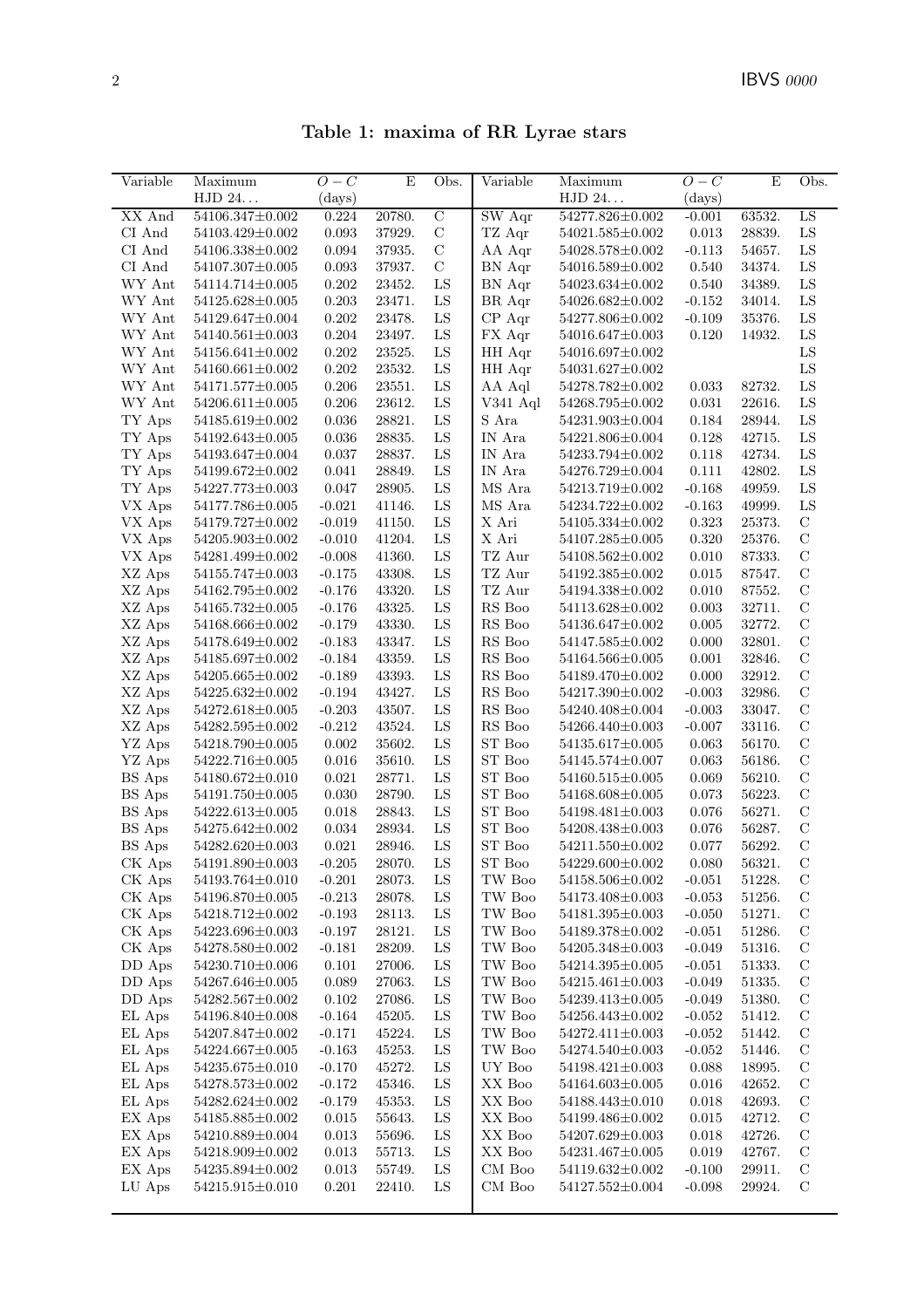| $\overline{\text{Variable}}$   | Maximum                                        | $O-C$                | Е                | Obs.                         | Variable                       | Maximum                            | $O-C$          | E                | Obs.                       |
|--------------------------------|------------------------------------------------|----------------------|------------------|------------------------------|--------------------------------|------------------------------------|----------------|------------------|----------------------------|
|                                | HJD 24                                         | (days)               |                  |                              |                                | ${\rm HJD}$ 24. $\ldots$           | (days)         |                  |                            |
| CM Boo                         | 54130.598±0.005                                | $-0.097$             | 29929.           | $\overline{C}$               | RZ CVn                         | 54142.549±0.002                    | $-0.170$       | 24319.           | $\overline{C}$             |
| CM Boo                         | $54152.528 \pm 0.005$                          | $-0.094$             | 29965.           | $\mathbf C$                  | $\mathbf{R}\mathbf{Z}$ CVn     | 54158.436±0.002                    | $-0.171$       | 24347.           | $\mathbf C$                |
| CM Boo                         | $54155.573{\pm}0.002$                          | $-0.095$             | 29970.           | $\mathbf C$                  | RZ CVn                         | $54168.647 \pm 0.003$              | $-0.173$       | 24365.           | $\mathcal{C}$              |
| CM Boo                         | $54172.625 \pm 0.002$                          | $-0.097$             | 29998.           | $\mathcal{C}$                | $\mathbf{R}\mathbf{Z}$ CVn     | 54171.483±0.002                    | $-0.174$       | 24370.           | $\mathcal{C}$              |
| CM Boo                         | 54197.598±0.003                                | $-0.096$             | 30039.           | $\mathcal C$                 | RZ CVn                         | $54187.377 \pm 0.005$              | $-0.168$       | 24398.           | $\mathbf C$                |
| CM Boo                         | $54205.514 \pm 0.002$                          | $-0.098$             | 30052.           | $\mathbf C$                  | RZ CVn                         | 54196.450±0.002                    | $-0.173$       | 24414.           | $\mathbf C$                |
| CM Boo                         | 54213.432±0.004                                | $-0.098$             | 30065.           | $\mathcal C$                 | $\mathop{\mathrm{RZ}}$ CVn     | 54213.478±0.004                    | $-0.167$       | 24444.           | $\mathbf C$                |
| CM Boo                         | 54216.477±0.005                                | $-0.099$             | 30070.           | $\mathbf C$                  | $\mathop{\mathrm{RZ}}$ CVn     | 54238.438±0.003                    | $-0.174$       | 24488.           | $\mathbf C$                |
| CM Boo                         | 54227.443±0.002                                | $-0.096$             | 30088.           | $\mathbf C$                  | RZ CVn                         | 54242.413±0.004                    | $-0.170$       | 24495.           | $\mathcal{C}$              |
| CM Boo                         | 54238.405±0.003                                | $-0.097$             | 30106.           | $\mathbf C$                  | RZ CVn                         | $54259.431 \pm 0.005$              | $-0.175$       | 24525.           | $\mathcal{C}$              |
| U Cae                          | 54102.740±0.004                                | $-0.100$             | 47138.           | LS                           | SS CVn                         | 54119.633±0.005                    | 0.134          | 30295.           | $\mathbf C$                |
| ${\cal U}$ Cae                 | 54108.617±0.002                                | $-0.100$             | 47152.           | ${\rm LS}$                   | SS CVn                         | 54120.584±0.005                    | $0.128\,$      | 30297.           | $\mathcal{C}$              |
| ${\cal U}$ Cae                 | $54121.635 \pm 0.002$                          | $-0.095$             | 47183.           | ${\rm LS}$                   | SS CVn                         | 54130.622±0.005                    | 0.117          | 30318.           | $\mathbf C$                |
| U Cae                          | $54126.667 \pm 0.002$                          | $-0.101$             | 47195.           | LS                           | SS CVn                         | 54133.497±0.004                    | 0.121          | 30324.           | $\mathbf C$                |
| V Cae                          | $54121.692 \pm 0.004$                          | 0.107                | 34687.           | ${\rm LS}$                   | SS CVn                         | 54141.668±0.010                    | 0.157          | 30341.           | $\mathcal{C}$              |
| V Cae                          | 54129.686±0.002                                | 0.110                | 34701.           | ${\rm LS}$                   | SS CVn                         | 54168.474±0.002                    | 0.166          | 30397.           | $\mathbf C$                |
| $\mathop{\rm AH}\nolimits$ Cam | $54105.279 \pm 0.003$                          | $-0.412$             | 41700.           | $\mathcal{C}$                | SS CVn                         | $54189.524\pm0.003$                | 0.161          | 30441.           | $\mathbf C$                |
| AH Cam                         | 54106.394±0.002                                | $-0.403$             | 41703.           | $\mathcal{C}$                | $SS$ $\rm CVn$                 | 54199.567±0.004                    | 0.155          | 30462.           | $\mathbf C$                |
| AH Cam                         | $54107.513 \pm 0.005$                          | $-0.390$             | 41706.           | $\mathcal{C}$                | SS CVn                         | 54214.378±0.004                    | 0.132          | 30493.           | $\mathbf C$                |
| AH Cam                         | $54108.261 \pm 0.003$                          | $-0.380$             | 41708.           | $\mathbf C$                  | SS CVn                         | 54248.389±0.003                    | 0.168          | 30564.           | $\mathbf C$                |
| AH Cam                         | 54109.371±0.005                                | $-0.376$             | 41711.           | $\mathcal C$                 | SS CVn                         | 54268.484±0.004                    | 0.165          | 30606.           | $\mathcal{C}$              |
| AH Cam                         | 54111.570±0.002                                | $-0.389$             | 41717.           | $\mathcal{C}$                | UZ CVn                         | $54113.553 \pm 0.005$              | 0.240          | 39677.           | $\mathcal{C}$              |
| AH Cam                         | $54119.321 \pm 0.002$                          | $-0.382$             | 41738.           | $\mathbf C$                  | UZ CVn                         | 54120.529±0.002                    | 0.238          | 39687.           | $\mathbf C$                |
| AH Cam                         | 54134.419±0.002                                | $-0.402$             | 41779.           | $\mathbf C$                  | $UZ$ $\mathrm{C Vn}$           | 54127.511±0.002                    | 0.243          | 39697.           | $\mathcal{C}$              |
| TT Cnc                         | 54112.399±0.003                                | 0.097                | 25145.           | $\mathcal C$                 | $UZ$ $\mathrm{C Vn}$           | $54129.603{\pm}0.005$              | 0.241          | 39700.           | $\mathbf C$                |
| TT Cnc                         | 54143.380±0.002                                | 0.088                | 25200.           | $\mathbf C$                  | $UZ$ $\mathrm{C Vn}$           | 54148.444±0.005                    | 0.242          | 39727.           | $\mathbf C$                |
| TT Cnc                         | 54183.396±0.005                                | 0.099                | 25271.           | $\mathcal{C}$                | $UZ$ $\mathrm{C Vn}$           | 54155.419±0.002                    | 0.239          | 39737.           | $\mathcal{C}$              |
| W CVn                          | 54121.624±0.002                                | $-0.128$             | 59300.           | $\mathcal C$                 | UZ CVn                         | 54157.518±0.004                    | 0.245          | 39740.           | $\mathbf C$<br>$\mathbf C$ |
| W CVn<br>W CVn                 | $54147.554 \pm 0.005$<br>$54152.526 \pm 0.003$ | $-0.131$<br>$-0.125$ | 59347.<br>59356. | $\mathbf C$<br>$\mathcal{C}$ | UZ CVn<br>$UZ$ $\mathrm{C Vn}$ | 54159.611±0.003<br>54229.389±0.004 | 0.245<br>0.244 | 39743.<br>39843. | $\mathbf C$                |
| W CVn                          | 54157.486±0.004                                | $-0.131$             | 59365.           | $\mathcal{C}$                | AA CMi                         | 54108.512±0.002                    | 0.053          | 36807.           | $\mathbf C$                |
| W CVn                          | 54162.455±0.004                                | $-0.128$             | 59374.           | $\mathcal{C}$                | AA CMi                         | $54113.752{\pm}0.002$              | 0.053          | 36818.           | ${\rm LS}$                 |
| W CVn                          | 54188.387±0.003                                | $-0.128$             | 59421.           | $\mathcal C$                 | AA CMi                         | $54115.657{\pm}0.005$              | 0.053          | 36822.           | LS                         |
| W CVn                          | 54199.423±0.002                                | $-0.128$             | 59441.           | $\mathcal C$                 | AA CMi                         | 54121.374±0.002                    | 0.054          | 36834.           | $\mathbf C$                |
| W CVn                          | 54215.420±0.005                                | $-0.132$             | 59470.           | $\mathbf C$                  | AA CMi                         | 54124.707±0.003                    | 0.053          | 36841.           | ${\rm LS}$                 |
| W CVn                          | $54236.389 \pm 0.004$                          | $-0.129$             | 59508.           | $\mathbf C$                  | AA CMi                         | 54135.663±0.002                    | 0.053          | 36864.           | LS                         |
| W CVn                          | 54242.456±0.002                                | $-0.132$             | 59519.           | $\mathbf C$                  | AA CMi                         | $54136.616 \pm 0.001$              | 0.054          | 36866.           | ${\rm LS}$                 |
| Z CVn                          | 54095.686±0.007                                | 0.291                | 23193.           | $\mathbf C$                  | AA CMi                         | 54139.473±0.002                    | 0.053          | 36872.           | $\mathbf C$                |
| Z CVn                          | 54103.536±0.005                                | 0.295                | 23205.           | $\mathcal{C}$                | AA CMi                         | 54142.335±0.005                    | 0.057          | 36878            | $\mathcal{C}$              |
| ${\rm Z}$ CVn                  | 54114.648±0.003                                | 0.292                | 23222.           | $\mathcal C$                 | AA CMi                         | 54145.667±0.001                    | 0.054          | 36885.           | ${\rm LS}$                 |
| ${\rm Z}$ CVn                  | $54120.535 \pm 0.004$                          | $0.295\,$            | 23231.           | $\mathbf C$                  | AA CMi                         | 54149.474±0.002                    | $\,0.051\,$    | 36893.           | $\mathbf C$                |
| Z CVn                          | 54139.490±0.003                                | 0.289                | 23260.           | $\mathbf C$                  | $\mathrm{AL}$ CMi              | 54109.752±0.004                    | 0.441          | 31811.           | ${\rm LS}$                 |
| ${\rm Z}$ CVn                  | 54143.416±0.003                                | 0.292                | 23266.           | $\mathcal{C}$                | AL CMi                         | 54114.706±0.003                    | 0.440          | 31820.           | ${\rm LS}$                 |
| ${\rm Z}$ CVn                  | 54194.424±0.005                                | 0.302                | 23344.           | $\mathcal{C}$                | AL CMi                         | 54124.620±0.005                    | 0.445          | 31838.           | $_{\rm LS}$                |
| Z CVn                          | 54198.338±0.005                                | 0.293                | 23350.           | $\mathcal{C}$                | AL CMi                         | 54141.683±0.002                    | 0.442          | 31869.           | ${\rm LS}$                 |
| ${\rm Z}$ CVn                  | 54211.421±0.002                                | 0.300                | 23370.           | $\mathcal{C}$                | AL CMi                         | 54146.639±0.003                    | 0.444          | 31878.           | ${\rm LS}$                 |
| RU CVn                         | 54108.705±0.005                                | 0.004                | 34235.           | $\mathbf C$                  | AL CMi                         | 54151.594±0.001                    | 0.444          | 31887.           | ${\rm LS}$                 |
| RU CVn                         | $54127.625 \pm 0.002$                          | 0.006                | 34268.           | $\mathbf C$                  | RV Cap                         | $54275.761{\pm}0.003$              | $-0.002$       | 45545.           | LS                         |
| RU CVn                         | $54135.651 \pm 0.004$                          | 0.007                | 34282.           | $\mathcal{C}$                | TX Car                         | $54125.624\pm0.005$                | 0.123          | 49172.           | LS                         |
| RU CVn                         | $54181.513\pm0.002$                            | 0.009                | 34362.           | $\mathcal{C}$                | $\mathcal{T}\mathcal{X}$ Car   | 54134.645±0.002                    | 0.127          | 49187.           | ${\rm LS}$                 |
| RU CVn                         | 54196.417±0.002                                | 0.008                | 34388.           | $\mathcal{C}$                | $\mathcal{T}\mathcal{X}$ Car   | 54137.654±0.002                    | 0.130          | 49192.           | LS                         |
| RU CVn                         | $54200.432 \pm 0.004$                          | 0.011                | 34395.           | $\mathbf C$                  | TX Car                         | 54140.659±0.002                    | 0.129          | 49197.           | ${\rm LS}$                 |
| ${\rm RU}$ CVn                 | 54235.400±0.002                                | 0.010                | 34456.           | $\mathbf C$                  | $\mathcal{T}\mathcal{X}$ Car   | 54146.670±0.003                    | 0.129          | 49207.           | LS                         |
| RU CVn                         | 54243.424±0.002                                | 0.009                | 34470.           | $\mathbf C$                  | $\mathcal{T}\mathcal{X}$ Car   | 54152.674±0.002                    | 0.121          | 49217.           | LS                         |
| ${\rm RU}$ CVn                 | 54259.473±0.003                                | 0.007                | 34498.           | $\mathcal{C}$                | $\mathcal{T}\mathcal{X}$ Car   | 54161.694±0.002                    | 0.124          | 49232.           | LS                         |
| RZ CVn                         | $54113.613{\pm}0.002$                          | $-0.168$             | 24268.           | $\mathcal{C}$                | TX Car                         | 54164.704±0.002                    | 0.129          | 49237.           | ${\rm LS}$                 |
| RZ CVn                         | $54121.557 \pm 0.002$                          | $-0.168$             | 24282.           | $\mathcal{C}$                | TX Car                         | 54167.707±0.004                    | 0.126          | 49242.           | $_{\rm LS}$                |
| RZ CVn                         | 54130.628±0.003                                | $-0.175$             | 24298.           | $\mathcal{C}$                | $\mathcal{T}\mathcal{X}$ Car   | 54179.724±0.002                    | 0.120          | 49262.           | $_{\rm LS}$                |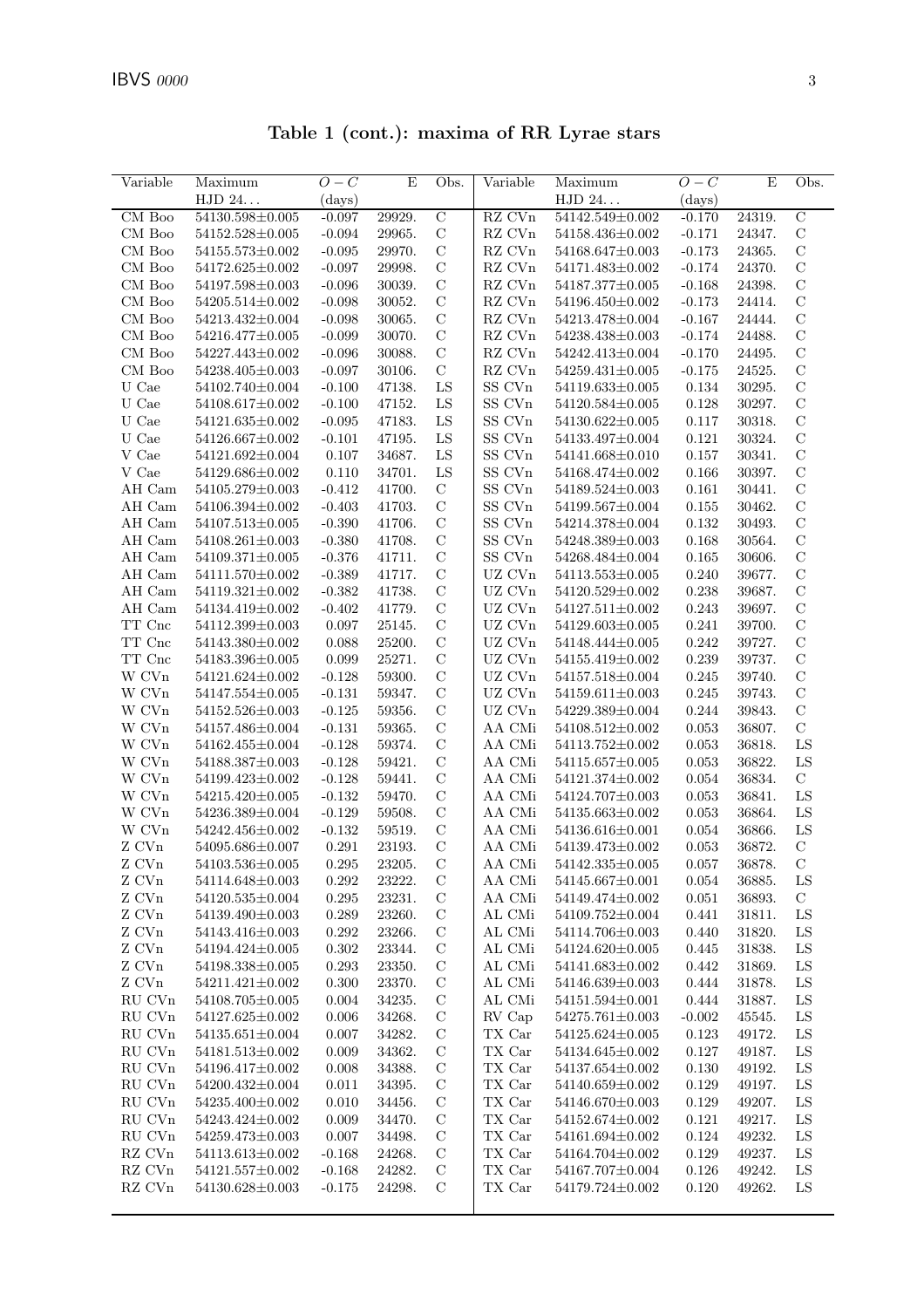Table 1 (cont.): maxima of RR Lyrae stars

| Variable              | Maximum               | $O-C$        | E      | Obs.       | Variable                                 | Maximum                                  | $O-C$     | E                | Obs.                           |
|-----------------------|-----------------------|--------------|--------|------------|------------------------------------------|------------------------------------------|-----------|------------------|--------------------------------|
|                       | HJD 24                | $\rm (days)$ |        |            |                                          | HJD 24                                   | (days)    |                  |                                |
| TX Car                | 54185.744±0.003       | 0.129        | 49272. | LS         | $V671$ Cen                               | 54199.794±0.010                          | $-0.017$  | 45240.           | LS                             |
| TX Car                | 54191.752±0.002       | 0.126        | 49282. | ${\rm LS}$ | $\rm V671$ Cen                           | 54213.818±0.004                          | 0.002     | 45272.           | LS                             |
| TX Car                | $54196.561 \pm 0.002$ | 0.126        | 49290. | ${\rm LS}$ | $V671$ Cen                               | 54228.625±0.003                          | $-0.072$  | 45306.           | LS                             |
| TX Car                | 54199.566±0.002       | 0.125        | 49295. | ${\rm LS}$ | $\rm V671$ Cen                           | $54235.633\pm0.004$                      | $-0.067$  | 45322.           | LS                             |
| TX Car                | 54217.599±0.003       | 0.124        | 49325. | LS         | RX Cet                                   | 54054.649±0.002                          | 0.187     | 24279.           | ${\rm LS}$                     |
|                       |                       |              |        |            |                                          |                                          |           |                  |                                |
| TX Car                | $54220.601 \pm 0.002$ | 0.120        | 49330. | LS         | UU Cet                                   | 54018.576±0.005                          | $-0.128$  | 21136.           | LS                             |
| TX Car                | 54223.610±0.003       | 0.123        | 49335. | ${\rm LS}$ | UU Cet                                   | $54024.635 \pm 0.003$                    | $-0.130$  | 21146.           | LS                             |
| TX Car                | $54226.613 \pm 0.005$ | 0.121        | 49340. | ${\rm LS}$ | $\mathop{\rm RT}$ Col                    | 54112.630±0.004                          | $-0.251$  | 49075.           | LS                             |
| TX Car                | $54232.631 \pm 0.003$ | 0.127        | 49350. | ${\rm LS}$ | $\mathop{\rm RT}$ Col                    | 54120.678±0.002                          | $-0.252$  | 49090.           | LS                             |
| EE Car                | 54103.703±0.004       | 0.009        | 43539. | LS         | $\mathop{\rm RT}$ Col                    | 54127.655±0.002                          | $-0.251$  | 49103.           | LS                             |
| EE Car                | 54118.635±0.003       | 0.009        | 43561. | LS         | RW Col                                   | 54113.616±0.001                          | 0.054     | 49704.           | LS                             |
| EE Car                | $54120.661 \pm 0.002$ | $-0.001$     | 43564. | LS         | RW Col                                   | $54131.623 \pm 0.002$                    | 0.067     | 49738.           | ${\rm LS}$                     |
| EE Car                | 54126.774±0.004       | 0.004        | 43573. | ${\rm LS}$ | RW Col                                   | $54137.628 \pm 0.003$                    | 0.251     | 49749.           | LS                             |
| EE Car                | $54128.811 \pm 0.005$ | 0.004        | 43576. | LS         | RX Col                                   | 54108.805±0.004                          | 0.105     | 42583.           | LS                             |
| EE Car                | $54135.601 \pm 0.005$ | 0.007        | 43586. | ${\rm LS}$ | RY Col                                   | $54109.727 \pm 0.004$                    | $-0.143$  | 41347.           | ${\rm LS}$                     |
| EE Car                | 54139.673±0.002       | 0.007        | 43592. | LS         | RY Col                                   | 54110.690±0.010                          | $-0.137$  | 41349.           | LS                             |
| EE Car                | 54160.715±0.002       | 0.009        | 43623. | LS         | RY Col                                   | 54121.696±0.002                          | $-0.145$  | 41372.           | LS                             |
| EE Car                | $54162.751 \pm 0.002$ | 0.009        | 43626. | LS         | S Com                                    | 54105.656±0.002                          | $-0.096$  | 22931.           | $\mathbf C$                    |
| EE Car                | 54164.786±0.007       | 0.008        | 43629. | ${\rm LS}$ | S Com                                    | $54118.562 \pm 0.003$                    | $-0.095$  | 22953.           | $\mathcal{C}$                  |
| EE Car                | 54166.822±0.005       | 0.008        | 43632. | LS         | $\mathcal S$ Com                         | 54131.469±0.005                          | $-0.093$  | 22975.           | $\mathbf C$                    |
| EE Car                | 54168.857±0.002       | 0.007        | 43635. | LS         | S Com                                    | 54141.437±0.004                          | $-0.097$  | 22992.           | $\mathbf C$                    |
| EE Car                | 54192.615±0.005       | 0.010        | 43670. | LS         | $\mathcal S$ Com                         | $54145.541 \pm 0.003$                    | $-0.100$  | 22999.           | $\mathcal{C}$                  |
| EE Car                | 54207.542±0.006       | 0.006        | 43692. | LS         | S Com                                    | 54148.479±0.005                          | $-0.094$  | 23004.           | $\mathcal{C}$                  |
| EE Car                | 54209.586±0.005       | 0.014        | 43695. | LS         | S Com                                    | 54168.420±0.002                          | $-0.098$  | 23038.           | $\mathbf C$                    |
| IU Car                | $54110.650 \pm 0.010$ | 0.244        | 16842. | LS         | S Com                                    | 54209.480±0.002                          | $-0.099$  | 23108.           | $\mathbf C$                    |
| IU Car                | 54121.708±0.002       | 0.245        | 16857. | ${\rm LS}$ | ST Com                                   | $54128.572 \pm 0.005$                    | $-0.029$  | 18206.           | $\mathbf C$                    |
| IU Car                | 54124.652±0.002       | 0.241        | 16861. | ${\rm LS}$ | ${\rm ST}$ Com                           | $54134.568 \pm 0.005$                    | $-0.022$  | 18216.           | $\mathbf C$                    |
| IU Car                | 54132.766±0.004       | 0.246        | 16872. | LS         | ST Com                                   | $54155.529 \pm 0.004$                    | $-0.024$  | 18251.           | $\mathbf C$                    |
| IU Car                | 54152.667±0.001       | 0.244        | 16899. | LS         | ST Com                                   | 54206.434±0.002                          | $-0.028$  | 18336.           | $\mathbf C$                    |
| IU Car                | 54158.566±0.002       | 0.246        | 16907. | ${\rm LS}$ | ST Com                                   | 54212.425±0.002                          | $-0.026$  | 18346.           | $\mathcal{C}$                  |
| IU Car                | 54163.728±0.003       | 0.248        | 16914. | ${\rm LS}$ | ${\rm ST}$ Com                           | $54230.393\pm0.005$                      | $-0.026$  | 18376.           | $\mathcal{C}$                  |
| IU Car                | 54166.674±0.005       | 0.245        | 16918. | LS         | ST Com                                   | 54236.381±0.004                          | $-0.027$  | 18386.           | $\mathcal{C}$                  |
| IU Car                | 54172.574±0.001       | 0.248        | 16926. | LS         | WW CrA                                   | $54217.827 \pm 0.002$                    | $-0.039$  | 40986.           | LS                             |
| IU Car                | $54200.586 \pm 0.005$ | 0.248        | 16964. | LS         | WW CrA                                   | 54231.806±0.002                          | $-0.047$  | 41011.           | LS                             |
| BI Cen                | 54103.820±0.003       | 0.039        | 38425. | LS         | WW CrA                                   | 54272.664±0.005                          | $-0.031$  | 41084.           | LS                             |
| BI Cen                | 54136.883±0.002       | 0.020        | 38498. | LS         | V413 CrA                                 | 54237.797±0.008                          | 0.044     | 21613.           | LS                             |
| $\rm BI$ Cen          | 54141.868±0.004       | 0.020        | 38509. | ${\rm LS}$ | V592 CrA                                 | 54233.740±0.002                          | 0.192     | 39131.           | LS                             |
| BI Cen                | 54161.815±0.002       | 0.027        | 38553. | ${\rm LS}$ | TV CrB                                   | $54156.625 \pm 0.005$                    | 0.030     | 38552.           | $\mathbf C$                    |
|                       | $54163.627{\pm}0.001$ | $\,0.026\,$  | 38557. | ${\rm LS}$ | $\operatorname{TV}$ $\operatorname{CrB}$ |                                          |           | 38557.           | $\mathbf C$                    |
| BI Cen                |                       |              |        |            |                                          | $54159.546\!\pm\!0.003$                  | $0.028\,$ |                  |                                |
| BI Cen                | 54168.619±0.002       | 0.033        | 38568. | LS         | TV CrB                                   | $54163.631 \pm 0.003$<br>54231.449±0.002 | 0.020     | 38564.<br>38680. | $\mathcal{C}$                  |
| BI Cen                | 54173.608±0.002       | 0.037        | 38579. | LS         | TV CrB                                   |                                          | 0.023     |                  | $\mathcal{C}$<br>$\mathcal{C}$ |
| $\mathop{\rm BI}$ Cen | 54178.593±0.002       | 0.037        | 38590. | LS         | TV CrB                                   | 54248.408±0.004                          | 0.028     | 38709.           |                                |
| BI Cen                | 54188.567±0.005       | 0.041        | 38612. | LS         | W Crt                                    | 54125.759±0.005                          | $-0.019$  | 35148.           | LS                             |
| BI Cen                | 54193.548±0.002       | 0.037        | 38623. | LS         | W Crt                                    | 54130.700±0.002                          | $-0.022$  | 35160.           | LS                             |
| BI Cen                | 54216.643±0.002       | 0.020        | 38674. | LS         | W Crt                                    | $54132.761 \pm 0.002$                    | $-0.021$  | 35165.           | LS                             |
| BI Cen                | 54217.553±0.002       | 0.023        | 38676. | LS         | W Crt                                    | 54144.709±0.002                          | $-0.021$  | 35194.           | LS                             |
| BI Cen                | 54280.560±0.003       | 0.038        | 38815. | LS         | W Crt                                    | 54153.773±0.002                          | $-0.022$  | 35216.           | LS                             |
| V499 Cen              | 54149.747±0.004       | 0.025        | 24987. | LS         | W Crt                                    | 54156.658±0.002                          | $-0.021$  | 35223.           | LS                             |
| V499 Cen              | 54161.737±0.002       | 0.027        | 25010. | LS         | W Crt                                    | 54181.789±0.003                          | $-0.023$  | 35284.           | LS                             |
| V499 Cen              | 54163.822±0.002       | 0.027        | 25014. | LS         | W Crt                                    | 54196.624±0.002                          | $-0.020$  | 35320.           | LS                             |
| V499 Cen              | 54172.684±0.002       | 0.028        | 25031. | LS         | X Crt                                    | 54132.725±0.003                          | 0.070     | 16831.           | LS                             |
| V499 Cen              | 54184.671±0.003       | 0.028        | 25054. | LS         | X Crt                                    | 54143.713±0.004                          | 0.065     | 16846.           | LS                             |
| V499 Cen              | 54207.604±0.005       | 0.027        | 25098. | LS         | $\mathbf X$ Crt                          | 54151.778±0.002                          | 0.069     | 16857.           | LS                             |
| V499 Cen              | 54218.550±0.002       | 0.028        | 25119. | LS         | $\mathbf X$ Crt                          | 54173.747±0.004                          | 0.053     | 16887.           | LS                             |
| V499 Cen              | 54268.585±0.003       | 0.027        | 25215. | LS         | $\mathbf X$ Crt                          | 54198.676±0.005                          | 0.066     | 16921.           | LS                             |
| $V671$ Cen            | 54174.867±0.002       | 0.003        | 45183. | LS         | $\mathbf X$ Crt                          | 54209.672±0.005                          | 0.069     | 16936.           | LS                             |
| $V671$ Cen            | 54178.759±0.002       | $-0.044$     | 45192. | LS         | SW Cru                                   | 54107.815±0.003                          | 0.064     | 85659.           | LS                             |
| $V671$ Cen            | 54189.672±0.005       | $-0.072$     | 45217. | LS         | SW Cru                                   | 54135.670±0.003                          | 0.057     | 85744.           | LS                             |
|                       |                       |              |        |            |                                          |                                          |           |                  |                                |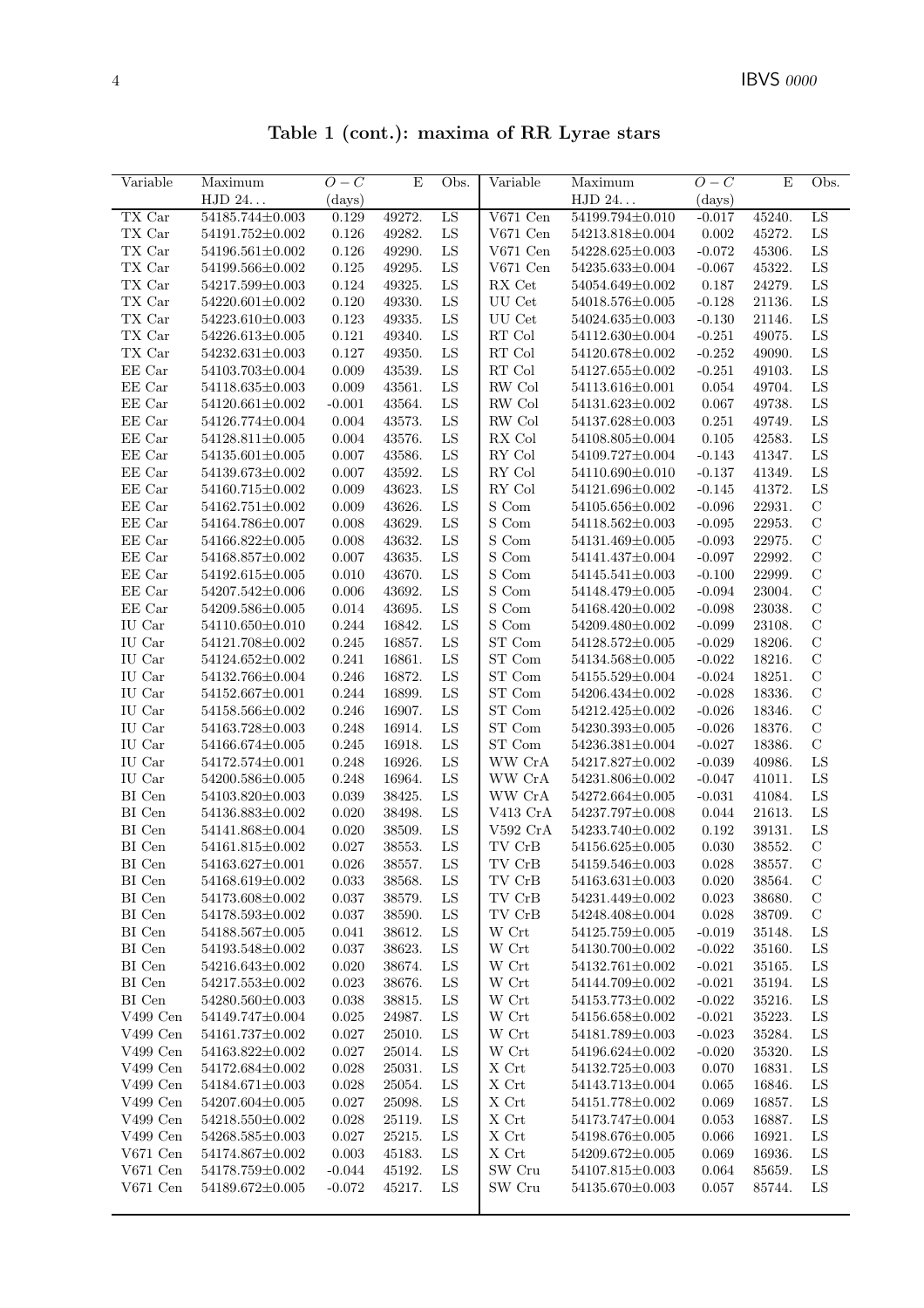| Variable                            | Maximum                                  | $O-C$          | $\mathbf E$      | Obs.                         | Variable                       | Maximum                                  | $O-C$                | E                | Obs.                           |
|-------------------------------------|------------------------------------------|----------------|------------------|------------------------------|--------------------------------|------------------------------------------|----------------------|------------------|--------------------------------|
|                                     | HJD 24                                   | (days)         |                  |                              |                                | HJD 24                                   | (days)               |                  |                                |
| SW Cru                              | 54181.570±0.010                          | 0.068          | 85884.           | LS                           | <b>BC</b> Dra                  | 54215.571±0.010                          | 0.082                | 16589.           | $\overline{C}$                 |
| SW Cru                              | 54183.860±0.005                          | 0.064          | 85891.           | ${\rm LS}$                   | BC Dra                         | 54218.444±0.005                          | 0.076                | 16593.           | $\mathbf C$                    |
| SW Cru                              | 54196.649±0.010                          | 0.069          | 85930.           | LS                           | BC Dra                         | 54236.439±0.010                          | 0.082                | 16618.           | $\mathbf C$                    |
| SW Cru                              | $54219.589 \pm 0.004$                    | 0.065          | 86000.           | LS                           | BC Dra                         | 54272.423±0.004                          | 0.087                | 16668.           | $\mathcal{C}$                  |
| SW Cru                              | $54220.570 \pm 0.010$                    | 0.062          | 86003.           | LS                           | BC Dra                         | 54277.459±0.004                          | 0.086                | 16675.           | $\mathbf C$                    |
| SW Cru                              | $54221.552 \pm 0.005$                    | 0.061          | 86006.           | ${\rm LS}$                   | BD Dra                         | 54107.569±0.005                          | 0.735                | 20936.           | $\mathbf C$                    |
| SW Cru                              | $54223.525 \pm 0.010$                    | 0.067          | 86012.           | LS                           | BD Dra                         | 54114.655±0.003                          | 0.753                | 20948.           | $\mathbf C$                    |
| SW Cru                              | 54224.506±0.005                          | 0.065          | 86015.           | LS                           | BD Dra                         | $54120.535 \pm 0.005$                    | 0.742                | 20958.           | $\mathbf C$                    |
| SW Cru                              | $54225.489{\pm}0.005$                    | 0.065          | 86018.           | LS                           | <b>BD</b> Dra                  | 54127.570±0.002                          | 0.709                | 20970.           | $\mathcal{C}$                  |
| SW Cru                              | 54227.780±0.004                          | 0.061          | 86025.           | LS                           | BD Dra                         | 54133.494±0.002                          | 0.742                | 20980.           | $\mathbf C$                    |
| SW Cru                              | 54278.589±0.005                          | 0.064          | 86180.           | ${\rm LS}$                   | BD Dra                         | 54189.449±0.004                          | 0.737                | 21075.           | $\mathbf C$                    |
| $\ensuremath{\text{SW}}\xspace$ Cru | 54281.537±0.004                          | $\,0.062\,$    | 86189.           | LS                           | BD Dra                         | 54192.393±0.005                          | $0.736\,$            | 21080.           | $\mathbf C$                    |
| SW Cru                              | $54282.524 \pm 0.005$                    | 0.066          | 86192.           | LS                           | ${\rm BD~Dra}$                 | $54193.555{\pm}0.003$                    | 0.720                | 21082.           | $\mathbf C$                    |
| UY Cyg                              | 54269.475±0.003                          | 0.052          | 56778.           | $\mathbf C$                  | ${\rm BD~Dra}$                 | 54219.474±0.005                          | 0.720                | 21126.           | $\mathbf C$                    |
| UY Cyg                              | $54274.523{\pm}0.003$                    | 0.054          | 56787.           | $\mathbf C$                  | BK Dra                         | 54273.444±0.002                          | $-0.154$             | 48558.           | $\mathbf C$                    |
| UY Cyg                              | 54278.445±0.005                          | 0.051          | 56794.           | $\mathcal{C}$                | BT Dra                         | 54148.547±0.005                          | $-0.008$             | 39774.           | $\mathbf C$                    |
| V939 $\rm Cyg$ $^1$                 | $54235.542{\pm}0.002$                    | 0.024          | 11475.           | $\mathbf C$                  | BT Dra                         | 54164.440±0.002                          | $-0.009$             | 39801.           | $\mathbf C$                    |
| RT Dor                              | 54103.707±0.002                          | $-0.043$       | 48332.           | LS                           | BT Dra                         | 54207.409±0.003                          | $-0.013$             | 39874.           | $\mathbf C$                    |
| $\operatorname{RT}$ Dor             | 54114.813±0.005                          | $-0.042$       | 48355.           | LS                           | BT Dra                         | 54217.415±0.002                          | $-0.015$             | 39891.           | $\mathbf C$                    |
| VW Dor                              | $54103.671 \pm 0.002$                    | $-0.082$       | 27557.           | LS                           | BT Dra                         | 54230.370±0.002                          | $-0.010$             | 39913.           | $\mathbf C$                    |
| VW Dor                              | $54111.663 \pm 0.002$                    | $-0.078$       | 27571.           | ${\rm LS}$                   | BT Dra                         | $54237.442{\pm}0.005$                    | $-0.002$             | 39925.           | $\mathbf C$                    |
| VW Dor                              | $54115.656 \pm 0.002$                    | $-0.080$       | 27578.           | LS                           | BT Dra                         | 54240.379±0.005                          | $-0.009$             | 39930.           | $\mathbf C$                    |
| VW Dor                              | 54127.640±0.002                          | $-0.078$       | 27599.           | LS                           | BT Dra                         | 54267.455±0.002                          | $-0.012$             | 39976.           | $\mathcal{C}$                  |
| VW Dor                              | 54132.774±0.002                          | $-0.080$       | 27608.           | LS                           | $\ensuremath{\mathsf{RR}}$ Gem | 54108.526±0.002                          | $-0.363$             | 32095.           | $\mathbf C$                    |
| VW Dor                              | $54139.622 \pm 0.004$                    | $-0.079$       | 27620.           | LS                           | RR Gem                         | 54113.297±0.003                          | $-0.359$             | 32107.           | $\mathbf C$                    |
| VW Dor                              | 54159.590±0.002                          | $-0.083$       | 27655.           | LS                           | RR Gem                         | 54136.338±0.002                          | $-0.362$             | 32165.           | $\mathbf C$                    |
| VW Dor                              | 54163.586±0.001                          | $-0.081$       | 27662.           | LS                           | SZ Gem                         | 54109.514±0.002                          | $-0.053$             | 53709.           | $\mathbf C$                    |
| VW Dor                              | $54167.583\pm0.002$                      | $-0.078$       | 27669.           | LS                           | GI Gem                         | 54136.440±0.002                          | 0.071                | 54908.           | $\mathcal{C}$                  |
| VW Dor                              | 54183.556±0.002                          | $-0.082$       | 27697.           | ${\rm LS}$                   | $\rm GI$ $\rm Gem$             | 54149.437±0.004                          | 0.070                | 54938.           | $\mathcal{C}$                  |
| VW Dor                              | 54191.546±0.001                          | $-0.081$       | 27711.           | LS                           | RW Gru                         | 54275.826±0.002                          | $-0.136$             | 36190.           | LS                             |
| VW Dor                              | 54199.542±0.003                          | $-0.073$       | 27725.           | LS                           | $\operatorname{TW}$ Her        | 54194.550±0.002                          | $-0.010$             | 81705.           | $\mathbf C$                    |
| RW Dra                              | 54193.606±0.003                          | 0.198          | 33451.           | $\mathbf C$                  | TW Her                         | 54218.526±0.002                          | $-0.011$             | 81765.           | $\mathbf C$                    |
| ${\rm RW}$ Dra                      | 54209.509±0.004                          | $0.156\,$      | 33487.           | $\mathbf C$                  | TW Her                         | 54266.477±0.003                          | $-0.012$             | 81885.           | $\mathcal{C}$                  |
| RW Dra                              | 54217.486±0.002                          | 0.161          | 33505.           | $\mathbf C$                  | TW Her                         | 54268.474±0.005                          | $-0.013$             | 81890.           | $\mathcal{C}$                  |
| RW Dra                              | 54268.449±0.005                          | 0.188          | 33620.           | $\mathbf C$                  | TW Her                         | 54274.469±0.002                          | $\text{-}0.012$      | 81905.           | $\mathbf C$                    |
| ${\rm SU~Dra}$                      | $54109.545 \pm 0.002$                    | 0.047          | 15456.           | $\mathbf C$                  | $\operatorname{TW}$ Her        | $54276.466 \!\pm\! 0.002$                | $-0.013$             | 81910.           | $\mathbf C$                    |
| ${\rm SU~Dra}$                      | $54111.524 \pm 0.005$                    | 0.044          | 15459.           | $\mathbf C$                  | VX Her                         | $54172.621 \pm 0.002$                    | $-0.406$             | 71200.           | $\mathbf C$                    |
| ${\rm SU~Dra}$                      | 54131.343±0.002                          | 0.051          | 15489.           | $\mathbf C$                  | VX Her                         | $54188.561 \pm 0.002$                    | $-0.405$             | 71235.           | $\mathcal{C}$                  |
| ${\rm SU~Dra}$                      | 54135.304±0.003                          | 0.049          | $15495.$         | $\rm C$                      | ${\rm VX}$ Her                 | 54219.524±0.005                          | $-0.407$             | 71303.           | C                              |
| SU Dra                              | 54164.362±0.002                          | 0.049          | 15539.           | $\mathcal{C}$                | VX Her                         | 54261.415±0.004                          | $-0.410$             | 71395.           | $\mathcal{C}$                  |
| SU Dra<br>${\rm SU~Dra}$            | $54168.325{\pm}0.003$<br>54228.423±0.003 | 0.049<br>0.049 | 15545.<br>15636. | $\mathcal{C}$<br>$\mathbf C$ | VX Her<br>VX Her               | $54271.432{\pm}0.002$<br>54276.444±0.004 | $-0.411$<br>$-0.408$ | 71417.<br>71428. | $\mathcal{C}$<br>$\mathcal{C}$ |
| SW Dra                              | 54129.358±0.002                          | 0.059          | 48984.           | $\mathcal{C}$                | VZ Her                         | $54210.531{\pm}0.002$                    | 0.060                | 39565.           | $\mathcal{C}$                  |
| SW Dra                              | 54134.488±0.006                          | 0.062          | 48993.           | $\mathcal{C}$                | VZ Her                         | $54240.476{\pm}0.003$                    | 0.063                | 39633.           | $\mathcal{C}$                  |
| SW Dra                              | $54137.330 \pm 0.002$                    | 0.055          | 48998.           | $\mathcal{C}$                | VZ Her                         | 54266.455±0.002                          | 0.062                | 39692.           | $\mathcal{C}$                  |
| SW Dra                              | $54141.323 \pm 0.005$                    | 0.060          | 49005.           | $\mathcal{C}$                | VZ Her                         | 54277.465±0.005                          | 0.064                | 39717.           | $\mathcal{C}$                  |
| SW Dra                              | 54162.399±0.005                          | 0.059          | 49042.           | $\mathbf C$                  | VZ Her                         | $54281.428{\pm}0.003$                    | 0.064                | 39726.           | $\mathcal{C}$                  |
| SW Dra                              | $54187.461{\pm}0.003$                    | 0.055          | 49086.           | $\mathbf C$                  | AG Her                         | 54219.362±0.010                          | $-0.013$             | 40892.           | $\mathcal{C}$                  |
| SW Dra                              | 54207.401±0.004                          | 0.057          | 49121.           | $\mathcal{C}$                | AR Her                         | $54164.577{\pm}0.002$                    | 0.203                | 27041.           | $\mathcal{C}$                  |
| SW Dra                              | 54211.389±0.002                          | 0.057          | 49128.           | $\mathcal{C}$                | AR Her                         | 54188.549±0.003                          | 0.203                | 27092.           | $\mathcal{C}$                  |
| SW Dra                              | $54215.382 \pm 0.003$                    | 0.062          | 49135.           | $\mathcal{C}$                | AR Her                         | 54196.546±0.003                          | 0.210                | 27109.           | $\mathcal{C}$                  |
| XZ Dra                              | 54219.500±0.005                          | $-0.114$       | 25795.           | $\mathcal{C}$                | DL Her                         | 54218.494±0.005                          | 0.024                | 27061.           | $\mathcal{C}$                  |
| XZ Dra                              | 54221.407±0.004                          | $-0.113$       | 25799.           | $\mathcal{C}$                | DL Her                         | $54241.587{\pm}0.005$                    | 0.044                | 27100.           | $\mathcal{C}$                  |
| BC Dra                              | $54102.601 \pm 0.006$                    | 0.085          | 16432.           | $\mathbf C$                  | SV Hya                         | $54151.859{\pm}0.003$                    | 0.113                | 30997.           | LS                             |
| BC Dra                              | $54112.675 \pm 0.010$                    | 0.085          | 16446.           | $\mathcal{C}$                | SV Hya                         | $54174.593\pm0.001$                      | $-0.123$             | 31045.           | LS                             |
| BC Dra                              | $54133.535 \pm 0.006$                    | 0.077          | 16475.           | $\mathcal{C}$                | SV Hya                         | $54213.591 \pm 0.004$                    | 0.113                | 31126.           | LS                             |
| BC Dra                              | 54164.482±0.005                          | 0.083          | 16518.           | $\mathcal{C}$                | SV Hya                         | 54234.637±0.003                          | 0.103                | 31170.           | LS                             |
| BC Dra                              | 54213.408±0.005                          | 0.077          | 16586.           | $\mathcal{C}$                | SZ Hya                         | 54103.807±0.002                          | $-0.164$             | 24988.           | LS                             |
|                                     |                                          |                |                  |                              |                                |                                          |                      |                  |                                |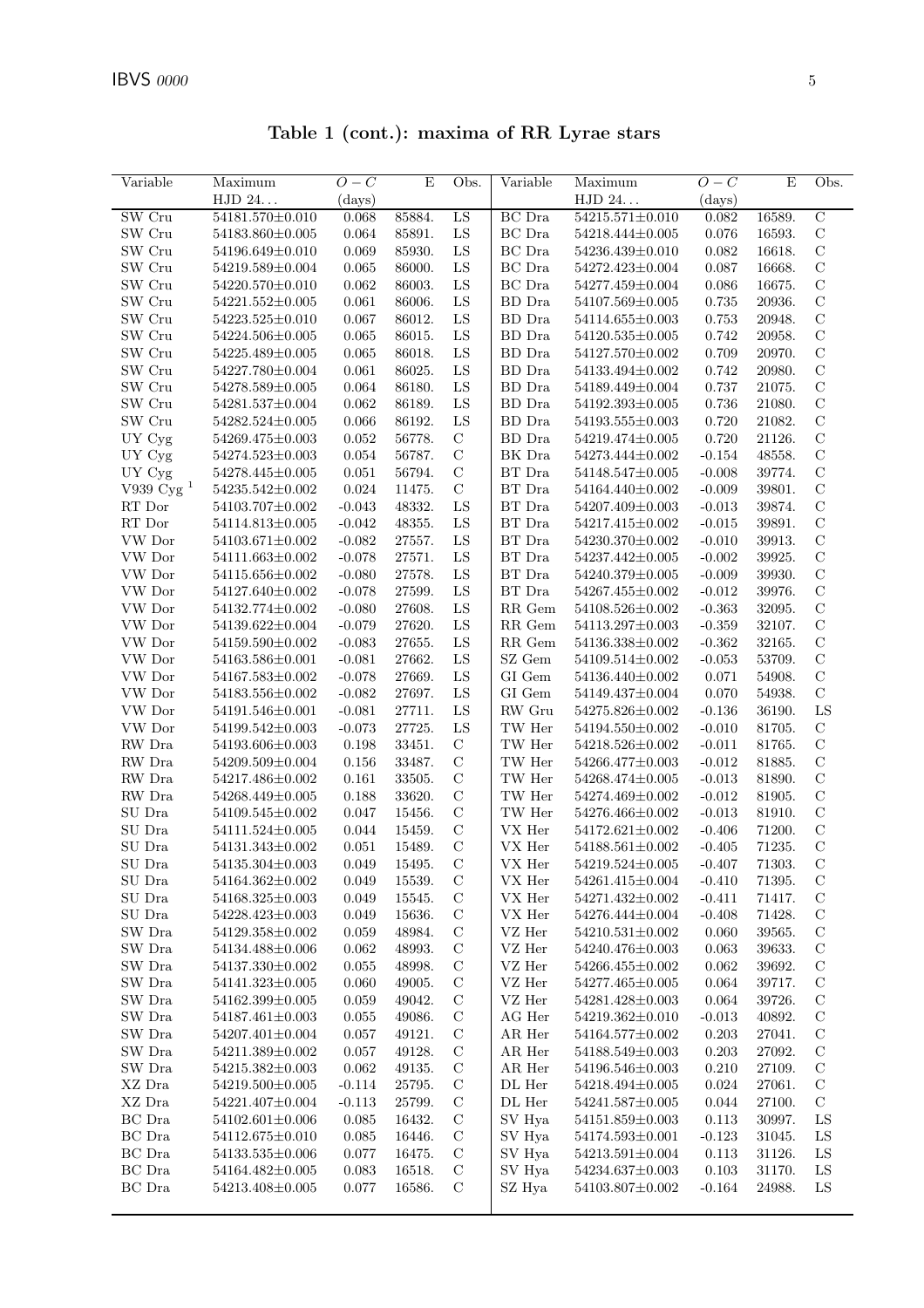Table 1 (cont.): maxima of RR Lyrae stars

| Variable      | Maximum               | $O-C$        | E      | Obs.           | Variable                              | Maximum               | $O-C$    | E                | Obs.          |
|---------------|-----------------------|--------------|--------|----------------|---------------------------------------|-----------------------|----------|------------------|---------------|
|               | ${\rm HJD}$ 24.       | $\rm (days)$ |        |                |                                       | HJD 24                | (days)   |                  |               |
| SZ Hya        | $54114.498{\pm}0.005$ | $-0.217$     | 25008. | $\overline{C}$ | FX Hya                                | 54226.573±0.002       | 0.024    | 47883.           | LS            |
| SZ Hya        | $54121.536{\pm}0.002$ | $-0.164$     | 25021. | $\mathbf C$    | FX Hya                                | 54241.599±0.003       | 0.025    | 47919.           | LS            |
| SZ Hya        | 54123.685±0.002       | $-0.164$     | 25025. | ${\rm LS}$     | FY Hya                                | 54152.760±0.002       | 0.007    | 20519.           | LS            |
| SZ Hya        | 54128.519±0.002       | $-0.165$     | 25034. | $\mathbf C$    | FY Hya                                | 54173.772±0.004       | 0.010    | 20552.           | LS            |
| SZ Hya        | 54130.668±0.002       | $-0.165$     | 25038. | LS             | FY Hya                                | 54215.787±0.002       | 0.006    | 20618.           | LS            |
| SZ Hya        | $54138.699 \pm 0.005$ | $-0.192$     | 25053. | ${\rm LS}$     | FY Hya                                | $54226.614\pm0.005$   | 0.010    | 20635.           | LS            |
| SZ Hya        | $54142.434\pm0.005$   | $-0.218$     | 25060. | $\mathbf C$    | GO Hya                                | $54102.622 \pm 0.008$ | $-0.074$ | 44707.           | $\mathbf C$   |
| $\rm SZ\ Hya$ | $54149.472\pm0.003$   | $-0.164$     | 25073. | $\mathbf C$    | GO Hya                                | $54111.525 \pm 0.007$ | $-0.081$ | 44721.           | $\mathbf C$   |
| SZ Hya        | $54151.619\pm0.001$   | $-0.166$     | 25077. | LS             | GO Hya                                | 54114.718±0.005       | $-0.070$ | 44726.           | LS            |
| SZ Hya        | 54166.617±0.004       | $-0.211$     | 25105. | LS             | GO Hya                                | 54121.707±0.004       | $-0.082$ | 44737.           | LS            |
| SZ Hya        | 54180.625±0.002       | $-0.171$     | 25131. | LS             | GO Hya                                | 54142.717±0.004       | $-0.074$ | 44770.           | LS            |
| SZ Hya        | $54194.557\pm0.006$   | $-0.207$     | 25157. | LS             | GO Hya                                | $54155.441\pm0.002$   | $-0.079$ | 44790.           | $\mathcal{C}$ |
| UU Hya        | $54113.749{\pm}0.002$ | 0.027        | 27936. | ${\rm LS}$     | GO Hya                                | $54165.629 \pm 0.005$ | $-0.074$ | 44806.           | LS            |
| $\rm UU$ Hya  | 54123.713±0.002       | 0.038        | 27955. | ${\rm LS}$     | GO Hya                                | $54172.628 \pm 0.003$ | $-0.076$ | 44817.           | LS            |
| UU Hya        | $54144.651\pm0.002$   | 0.021        | 27995. | LS             | GO Hya                                | $54179.635 \pm 0.005$ | $-0.070$ | 44828.           | LS            |
| UU Hya        | $54166.671 \pm 0.004$ | 0.039        | 28037. | LS             | GS Hya                                | $54161.682 \pm 0.002$ | $-0.085$ | 23663.           | LS            |
| UU Hya        | 54176.604±0.002       | 0.018        | 28056. | LS             | GS Hya                                | 54172.649±0.004       | $-0.104$ | 23684.           | $_{\rm LS}$   |
| UU Hya        | 54197.578±0.003       | 0.037        | 28096. | LS             | GS Hya                                | 54228.605±0.003       | $-0.125$ | 23791.           | LS            |
| WZ Hya        | 54118.771±0.004       | $-0.011$     | 26950. | LS             | GS Hya                                | $54272.530{\pm}0.005$ | $-0.144$ | 23875.           | LS            |
| WZ Hya        | $54125.771 \pm 0.005$ | $-0.002$     | 26963. | ${\rm LS}$     | TW Hyi                                | $54103.701 \pm 0.002$ | 0.009    | 21674.           | ${\rm LS}$    |
| WZ Hya        | $54131.689 \pm 0.003$ | 0.002        | 26974. | ${\rm LS}$     | TW Hyi                                | $54120.585 \pm 0.002$ | 0.008    | 21699.           | LS            |
| WZ Hya        | 54140.828±0.004       | $-0.001$     | 26991. | LS             | TW Hyi                                | $54126.659{\pm}0.002$ | 0.004    | 21708.           | LS            |
| WZ Hya        | $54145.662 \pm 0.001$ | $-0.006$     | 27000. | LS             | TW Hyi                                | 54143.548±0.004       | 0.008    | 21733.           | $_{\rm LS}$   |
| WZ Hya        | $54152.649\pm0.002$   | $-0.009$     | 27013. | LS             | V Ind                                 | 54275.782±0.005       | $-0.137$ | 29520.           | LS            |
| WZ Hya        | 54159.639±0.004       | $-0.010$     | 27026. | LS             | $\ensuremath{\mathsf{RR}}\xspace$ Leo | $54103.608 \pm 0.002$ | 0.078    | 23891.           | $\mathbf C$   |
| WZ Hya        | $54167.708 \pm 0.005$ | $-0.006$     | 27041. | ${\rm LS}$     | RR Leo                                | $54119.445 \pm 0.005$ | 0.081    | 23926.           | $\mathbf C$   |
| WZ Hya        | 54180.617±0.002       | $-0.002$     | 27065. | LS             | RR Leo                                | 54124.419±0.002       | 0.079    | 23937.           | $\mathcal{C}$ |
| WZ Hya        | 54194.598±0.002       | $-0.002$     | 27091. | LS             | RR Leo                                | 54129.395±0.002       | 0.078    | 23948.           | $\mathbf C$   |
| WZ Hya        | $54208.577 \pm 0.002$ | $-0.004$     | 27117. | LS             | $\ensuremath{\mathsf{RR}}\xspace$ Leo | $54175.541 \pm 0.002$ | 0.080    | 24050.           | $\mathbf C$   |
| WZ Hya        | $54209.652 \pm 0.005$ | $-0.004$     | 27119. | LS             | $\ensuremath{\mathsf{RR}}\xspace$ Leo | $54209.471 \pm 0.003$ | 0.081    | 24125.           | $\mathbf C$   |
| WZ Hya        | $54222.562 \pm 0.005$ | 0.001        | 27143. | ${\rm LS}$     | RX Leo                                | 54112.607±0.005       | 0.088    | 27251.           | $\mathbf C$   |
| XX Hya        | 54123.716±0.002       | 0.090        | 28146. | LS             | RX Leo                                | $54120.453\pm0.005$   | 0.093    | 27263.           | $\mathbf C$   |
| XX Hya        | $54179.565 \pm 0.001$ | $\,0.085\,$  | 28256. | LS             | RX Leo                                | 54205.388±0.004       | 0.085    | 27393.           | $\mathbf C$   |
| BI Hya        | 54144.656±0.002       | 0.219        | 49848. | LS             | SS Leo                                | 54141.636±0.003       | $-0.047$ | 19734.           | $\mathbf C$   |
| BI Hya        | $54173.612 \pm 0.002$ | 0.219        | 49903. | LS             | SS Leo                                | 54198.626±0.002       | $-0.055$ | 19825.           | LS            |
| BI Hya        | $54183.615 \pm 0.002$ | $0.219\,$    | 49922. | LS             | ${\rm SS}$ Leo                        | $54200.503 \pm 0.005$ | $-0.057$ | 19828.           | $\mathbf C$   |
| BI Hya        | $54223.625 \pm 0.002$ | 0.218        | 49998. | LS             | ${\rm SS}$ Leo                        | 54208.655±0.002       | $-0.047$ | 19841.           | LS            |
| DD Hya        | 54127.364±0.005       | $-0.142$     | 24776. | $\mathbf C$    | SS Leo                                | 54212.412±0.003       | $-0.048$ | 19847.           | $\mathbf C$   |
| DD Hya        | $54128.362 \pm 0.003$ | $-0.148$     | 24778  | $\rm C$        | SS Leo                                | 54213.660±0.002       | $-0.053$ | 19849.           | LS            |
| DG Hya        | 54113.849±0.002       | 0.075        | 39764. | LS             | ${\rm ST}$ Leo                        | 54141.493±0.002       | $-0.020$ | 54852.           | $\mathcal{C}$ |
| DG Hya        | 54126.674±0.002       | 0.000        | 39794. | LS             | ${\rm ST}$ Leo                        | 54159.656±0.003       | $-0.020$ | 54890.           | $\mathcal{C}$ |
| DG Hya        | 54138.735±0.002       | $0.022\,$    | 39822. | LS             | $\ensuremath{\mathsf{SW}}\xspace$ Leo | 54130.743±0.002       | $-0.055$ | 48688.           | LS            |
| DG Hya        | $54141.754\pm0.002$   | 0.031        | 39829. | LS             | SW Leo                                | $54145.702 \pm 0.002$ | $-0.058$ | 48715.           | LS            |
| DH Hya        | 54111.789±0.002       | 0.062        | 46903. | LS             | $\ensuremath{\mathsf{SW}}$ Leo        | $54150.690 \pm 0.002$ | $-0.057$ | 48724.           | LS            |
| DH Hya        | 54115.696±0.002       | 0.057        | 46911. | LS             | SW Leo                                | $54155.674 \pm 0.002$ | $-0.060$ | 48733.           | $_{\rm LS}$   |
| DH Hya        | $54138.681 \pm 0.002$ | 0.060        | 46958. | LS             | SW Leo                                | $54200.561 \pm 0.002$ | $-0.060$ | 48814.           | LS            |
| DH Hya        | 54157.754 $\pm$ 0.005 | 0.062        | 46997. | LS             | SW Leo                                | $54205.550 \pm 0.003$ | $-0.058$ | 48823.           | $_{\rm LS}$   |
| DH Hya        | $54183.671 \pm 0.003$ | 0.062        | 47050. | LS             | SZ Leo                                | 54140.868±0.004       | $-0.112$ | 16241.<br>16254. | $_{\rm LS}$   |
| IK Hya        | 54188.759±0.010       | $-0.151$     | 24196. | LS             | SZ Leo                                | 54147.813±0.005       | $-0.110$ |                  | $_{\rm LS}$   |
| IK Hya        | 54235.549±0.005       | $-0.161$     | 24268. | LS             | SZ Leo                                | 54148.874±0.005       | $-0.117$ | 16256.           | LS            |
| IV Hya        | $54123.732\pm0.002$   | 0.124        | 20809. | LS             | SZ Leo                                | $54168.636\pm0.005$   | $-0.115$ | 16293.           | LS            |
| IV Hya        | 54129.585±0.005       | 0.029        | 20820. | LS             | SZ Leo                                | $54176.627 \pm 0.004$ | $-0.135$ | 16308.           | LS            |
| IV Hya        | $54156.727 \pm 0.007$ | 0.134        | 20870. | LS             | SZ Leo                                | 54183.580±0.003       | $-0.125$ | 16321.           | $_{\rm LS}$   |
| FX Hya        | $54144.774 \pm 0.002$ | 0.026        | 47687. | LS             | SZ Leo                                | 54199.595±0.002       | $-0.131$ | 16351.           | $_{\rm LS}$   |
| FX Hya        | $54149.782 \pm 0.002$ | 0.026        | 47699. | LS             | SZ Leo                                | $54222.529 \pm 0.005$ | $-0.162$ | 16394.           | LS            |
| FX Hya        | 54162.723±0.004       | 0.029        | 47730. | LS             | TV Leo                                | 54142.718±0.002       | 0.106    | 25416.           | $_{\rm LS}$   |
| FX Hya        | 54190.682±0.005       | 0.025        | 47797. | LS             | TV Leo                                | 54148.775±0.002       | 0.108    | 25425.           | LS            |
| FX Hya        | $54200.698 \pm 0.002$ | 0.025        | 47821. | ${\rm LS}$     | TV Leo                                | $54183.764 \pm 0.002$ | 0.108    | 25477.           | LS            |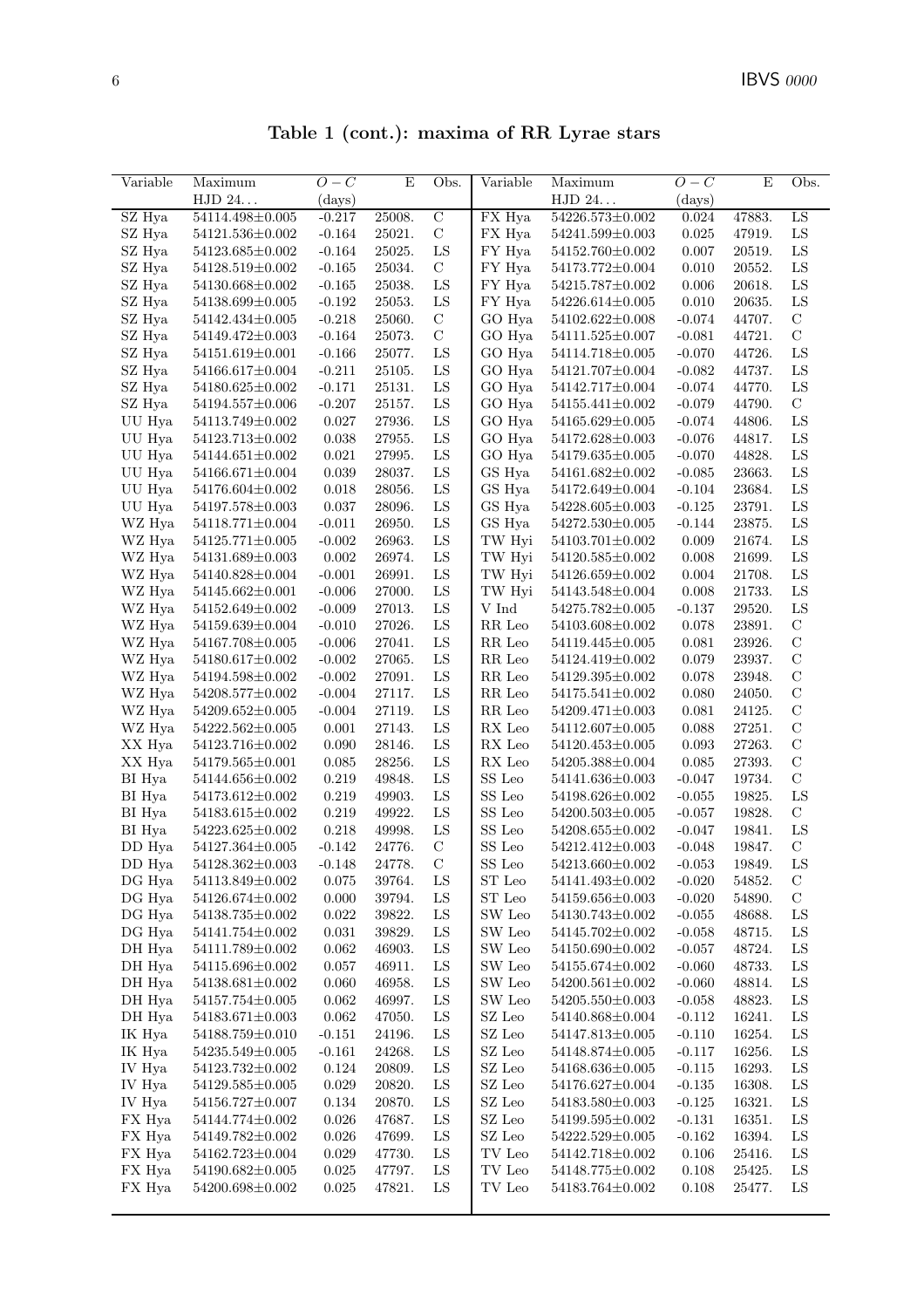|          |                       |        |        |      |          | Table 1 (cont.): maxima of RR Lyrae stars |          |        |               |
|----------|-----------------------|--------|--------|------|----------|-------------------------------------------|----------|--------|---------------|
| Variable | Maximum               | $O-C$  | E      | Obs. | Variable | Maximum                                   | $O-C$    | E      | Obs.          |
|          | HJD 24                | (days) |        |      |          | HJD 24                                    | (days)   |        |               |
| TV Leo   | $54198.566 \pm 0.003$ | 0.108  | 25499. | LS   | TW Lyn   | $54201.465 \pm 0.005$                     | 0.056    | 19049. | $\mathcal{C}$ |
| WW Leo   | 54113.796±0.004       | 0.035  | 31901. | LS   | RZ Lyr   | 54214.470±0.005                           | $-0.011$ | 25489. | $\mathcal{C}$ |
| WW Leo   | 54130.675±0.004       | 0.034  | 31929. | LS   | $RZ$ Lyr | 54235.436±0.002                           | $-0.006$ | 25530. | $\mathcal{C}$ |
| WW Leo   | 54139.718±0.005       | 0.035  | 31944. | LS   | $RZ$ Lyr | 54256.408±0.003                           | 0.005    | 25571  | C             |
|          |                       |        |        |      |          |                                           |          |        |               |

Table 1 (cont.):  $m$ 

|                | HJD 24                | ${\rm (days)}$ |         |               |                                | HJD 24                | ${\rm (days)}$ |        |                |
|----------------|-----------------------|----------------|---------|---------------|--------------------------------|-----------------------|----------------|--------|----------------|
| TV Leo         | 54198.566±0.003       | 0.108          | 25499.  | LS            | $\overline{\text{TW}}$ Lyn     | 54201.465±0.005       | 0.056          | 19049. | $\overline{C}$ |
| WW Leo         | 54113.796±0.004       | 0.035          | 31901.  | ${\rm LS}$    | RZ Lyr                         | 54214.470±0.005       | $-0.011$       | 25489. | $\mathbf C$    |
| WW Leo         | 54130.675±0.004       | 0.034          | 31929.  | ${\rm LS}$    | RZ Lyr                         | 54235.436±0.002       | $-0.006$       | 25530. | $\mathcal{C}$  |
| WW Leo         | 54139.718±0.005       | 0.035          | 31944.  | ${\rm LS}$    | RZ Lyr                         | 54256.408±0.003       | 0.005          | 25571. | $\mathcal{C}$  |
| WW Leo         | 54148.762±0.005       | 0.036          | 31959.  | ${\rm LS}$    | RZ Lyr                         | 54279.416±0.005       | 0.007          | 25616. | $\mathbf C$    |
| WW Leo         | 54156.595±0.003       | 0.032          | 31972.  | ${\rm LS}$    | CN Lyr                         | 54234.473±0.004       | 0.024          | 23696. | $\mathcal{C}$  |
| WW Leo         | 54168.659±0.002       | 0.039          | 31992.  | ${\rm LS}$    | CN Lyr                         | 54241.459±0.005       | 0.016          | 23713. | $\mathcal{C}$  |
| WW Leo         | 54171.667±0.002       | 0.033          | 31997.  | ${\rm LS}$    | ${\rm CN\ Lyr}$                | 54246.401±0.004       | 0.022          | 23725. | $\mathbf C$    |
| AA Leo         | 54141.518±0.002       | $-0.076$       | 24296.  | $\mathbf C$   | $CN$ Lyr                       | 54269.436±0.005       | 0.019          | 23781. | $\mathcal{C}$  |
| AX Leo         | $54102.635 \pm 0.004$ | $-0.047$       | 39704.  | $\mathbf C$   | IO Lyr                         | 54212.604±0.003       | $-0.031$       | 25287. | $\mathbf C$    |
| AX Leo         | 54129.548±0.003       | $-0.027$       | 39741.  | $\mathbf C$   | IO Lyr                         | 54234.537±0.005       | $-0.029$       | 25325. | $\mathbf C$    |
| AX Leo         | 54142.620±0.010       | $-0.037$       | 39759.  | $\mathbf C$   | IO Lyr                         | 54256.467±0.004       | $-0.030$       | 25363. | $\mathcal{C}$  |
| AX Leo         | $54145.527 \pm 0.003$ | $-0.038$       | 39763.  | $\mathcal{C}$ | IO Lyr                         | 54267.430±0.003       | $-0.032$       | 25382. | $\mathcal{C}$  |
| AX Leo         | 54180.417±0.005       | $-0.036$       | 39811.  | $\mathbf C$   | IO Lyr                         | 54271.472±0.002       | $-0.030$       | 25389. | $\mathbf C$    |
| ${\rm AX}$ Leo | 54196.409±0.005       | $-0.034$       | 39833.  | $\mathcal{C}$ | IO Lyr                         | 54275.512±0.003       | $-0.030$       | 25396. | $\mathcal{C}$  |
| ${\rm AX}$ Leo | 54201.498±0.005       | $-0.033$       | 39840.  | $\mathbf C$   | V340 Lyr                       | 54235.433±0.004       | $-0.042$       | 41627. | $\mathbf C$    |
| AX Leo         | 54209.490±0.005       | $-0.036$       | 39851.  | $\mathbf C$   | XZ Mic                         | $54018.653 \pm 0.002$ | 0.063          | 25334. | ${\rm LS}$     |
| V LMi          | 54103.477±0.004       | 0.032          | 63563.  | $\mathbf C$   | $\rm XZ$ Mic                   | 54268.834±0.002       | 0.035          | 25891. | ${\rm LS}$     |
| V LMi          | 54111.636±0.002       | 0.032          | 63578.  | $\mathbf C$   | XZ Mic                         | 54273.770±0.005       | 0.029          | 25902. | ${\rm LS}$     |
| V LMi          | 54127.408±0.002       | 0.030          | 63607.  | $\mathbf C$   | XZ Mic                         | 54277.816±0.002       | 0.033          | 25911. | ${\rm LS}$     |
| V LMi          | 54170.375±0.002       | 0.028          | 63686.  | $\mathcal{C}$ | DV Mon                         | 54107.674±0.001       | 0.072          | 69815. | ${\rm LS}$     |
| $\rm V$ LMi    | 54176.362±0.002       | $\,0.032\,$    | 63697.  | $\mathcal{C}$ | $\operatorname{DV}$ Mon        | 54138.679±0.004       | 0.072          | 69890. | ${\rm LS}$     |
| V LMi          | $54201.381 \pm 0.002$ | 0.030          | 63743.  | $\mathcal{C}$ | $\operatorname{DV}$ Mon        | 54145.708±0.002       | 0.074          | 69907. | ${\rm LS}$     |
|                |                       |                |         | $\mathcal{C}$ |                                | 54134.648±0.004       |                |        | ${\rm LS}$     |
| V LMi          | 54207.367±0.005       | 0.033          | 63754.  | $\mathbf C$   | TX Mus                         |                       | 0.100          | 63129. |                |
| Y LMi          | $54134.701 \pm 0.005$ | $-0.199$       | 35424.  |               | $\mathcal{T}\mathcal{X}$ Mus   | 54157.832±0.002       | 0.096          | 63178. | LS             |
| Y LMi          | 54141.514±0.002       | $-0.204$       | 35437.  | $\mathbf C$   | TX Mus                         | 54165.876±0.002       | 0.095          | 63195. | ${\rm LS}$     |
| Y LMi          | 54170.360 $\pm$ 0.001 | $-0.204$       | 35492.  | $\mathbf C$   | ${\rm TX}$ Mus                 | 54167.768±0.002       | 0.094          | 63199. | ${\rm LS}$     |
| Y LMi          | 54172.459±0.002       | $-0.203$       | 35496.  | $\mathbf C$   | ${\rm TX}$ Mus                 | 54189.540±0.003       | 0.098          | 63245. | ${\rm LS}$     |
| Y LMi          | 54173.508±0.002       | $-0.203$       | 35498.  | $\mathbf C$   | TX Mus                         | 54192.848±0.002       | 0.093          | 63252. | ${\rm LS}$     |
| Y LMi          | 54181.375±0.002       | $-0.203$       | 35513.  | $\mathbf C$   | TX Mus                         | 54211.781±0.004       | 0.097          | 63292. | ${\rm LS}$     |
| ${\cal U}$ Lep | $54107.652 \pm 0.001$ | 0.044          | 21936.  | ${\rm LS}$    | TX Mus                         | 54220.770±0.002       | 0.095          | 63311. | LS             |
| ${\cal U}$ Lep | $54114.623 \pm 0.002$ | 0.037          | 21948.  | ${\rm LS}$    | ${\rm TX}$ Mus                 | 54225.509±0.005       | 0.101          | 63321. | ${\rm LS}$     |
| TV Lib         | 54176.775±0.001       | $-0.004$       | 126693. | ${\rm LS}$    | EM Mus                         | 54137.685±0.002       | $-0.149$       | 33387. | ${\rm LS}$     |
| TV Lib         | 54200.772±0.002       | $-0.003$       | 126782. | ${\rm LS}$    | EM Mus                         | 54151.704±0.003       | $-0.148$       | 33417. | LS             |
| TV Lib         | 54233.666±0.003       | $-0.004$       | 126904. | ${\rm LS}$    | EM Mus                         | $54165.725 \pm 0.002$ | $-0.146$       | 33447. | ${\rm LS}$     |
| TV Lib         | 54267.638±0.002       | $-0.004$       | 127030. | ${\rm LS}$    | EM Mus                         | 54189.555±0.001       | $-0.149$       | 33498. | ${\rm LS}$     |
| UX Lib         | $54184.814\pm0.002$   | 0.001          | 57972.  | ${\rm LS}$    | EM Mus                         | 54193.760±0.002       | $-0.149$       | 33507. | LS             |
| UX Lib         | 54200.756±0.002       | $-0.001$       | 58005.  | ${\rm LS}$    | $\mathop{\rm EM}\nolimits$ Mus | 54221.798±0.002       | $-0.149$       | 33567. | ${\rm LS}$     |
| UX Lib         | 54212.836±0.002       | 0.000          | 58030.  | ${\rm LS}$    | EM Mus                         | $54225.537 \pm 0.002$ | $-0.148$       | 33575. | ${\rm LS}$     |
| UX Lib         | 54217.667±0.002       | $-0.001$       | 58040.  | LS            | EM Mus                         | 54281.608±0.002       | $-0.153$       | 33695. | ${\rm LS}$     |
| VY Lib         | $54184.789 \pm 0.002$ | $-0.027$       | 24423.  | LS            | VY Nor                         | $54193.751 \pm 0.005$ | $-0.163$       | 76361. | LS             |
| VY Lib         | 54191.729±0.002       | $-0.028$       | 24436.  | LS            | VY Nor                         | 54208.743±0.005       | $-0.183$       | 76401. | LS             |
| VY Lib         | 54230.705±0.005       | $-0.030$       | 24509.  | LS            | VY Nor                         | 54220.763±0.005       | $-0.173$       | 76433. | LS             |
| VY Lib         | 54237.647±0.003       | $-0.029$       | 24522.  | ${\rm LS}$    | VY Nor                         | 54232.785±0.006       | $-0.161$       | 76465. | LS             |
| VY Lib         | 54268.612±0.005       | $-0.033$       | 24580.  | LS            | VY Nor                         | 54267.688±0.010       | $-0.161$       | 76558. | $_{\rm LS}$    |
| XX Lib         | $54175.811 \pm 0.010$ | $-0.002$       | 37542.  | LS            | $\mathbf Y$ Oct                | 54191.765±0.005       | $-0.195$       | 39920. | $_{\rm LS}$    |
| XX Lib         | 54182.804±0.005       | 0.007          | 37552.  | LS            | Y Oct                          | 54222.796±0.002       | $-0.202$       | 39968. | $_{\rm LS}$    |
| AZ Lib         | 54212.849±0.002       | 0.169          | 40266.  | LS            | Y Oct                          | 54224.747±0.005       | $-0.191$       | 39971. | LS             |
| TT Lyn         | 54109.549±0.002       | $-0.034$       | 29222.  | $\mathcal{C}$ | Y Oct                          | 54233.788±0.002       | $-0.203$       | 39985. | $_{\rm LS}$    |
| TT Lyn         | 54114.330 $\pm$ 0.003 | $-0.032$       | 29230.  | $\mathcal{C}$ | Y Oct                          | 54281.637±0.004       | $-0.204$       | 40059. | LS             |
| TT Lyn         | $54128.665 \pm 0.005$ | $-0.036$       | 29254.  | $\mathbf C$   | RS Oct                         | 54280.850±0.003       | 0.114          | 39194. | $_{\rm LS}$    |
| TT Lyn         | $54148.381 \pm 0.002$ | $-0.035$       | 29287.  | $\mathcal{C}$ | RV Oct                         | 54135.750 $\pm$ 0.003 | 0.119          | 68315. | $_{\rm LS}$    |
| TT Lyn         | 54173.475±0.002       | $-0.033$       | 29329.  | $\mathcal{C}$ | RV Oct                         | 54139.750 $\pm$ 0.005 | 0.121          | 68322. | $_{\rm LS}$    |
| TT Lyn         | 54194.384±0.004       | $-0.034$       | 29364.  | $\mathcal{C}$ | RV Oct                         | 54147.748±0.004       | 0.122          | 68336. | LS             |
| TW Lyn         | $54108.463\pm0.002$   | 0.053          | 18856.  | $\mathcal{C}$ | ${\rm RV}$ Oct                 | 54163.735±0.005       | 0.117          | 68364. | $_{\rm LS}$    |
| TW Lyn         | 54136.413±0.002       | 0.055          | 18914.  | $\mathcal{C}$ | RV Oct                         | 54166.595±0.005       | 0.121          | 68369. | LS             |
| TW Lyn         | 54137.373±0.003       | 0.051          | 18916.  | $\mathcal{C}$ | RV Oct                         | 54174.593±0.001       | 0.123          | 68383. | $_{\rm LS}$    |
| TW Lyn         | 54172.550 $\pm$ 0.002 | 0.052          | 18989.  | $\mathbf C$   | ${\rm RV}$ Oct                 | 54178.589±0.002       | 0.121          | 68390. | $_{\rm LS}$    |
|                |                       |                |         |               |                                |                       |                |        |                |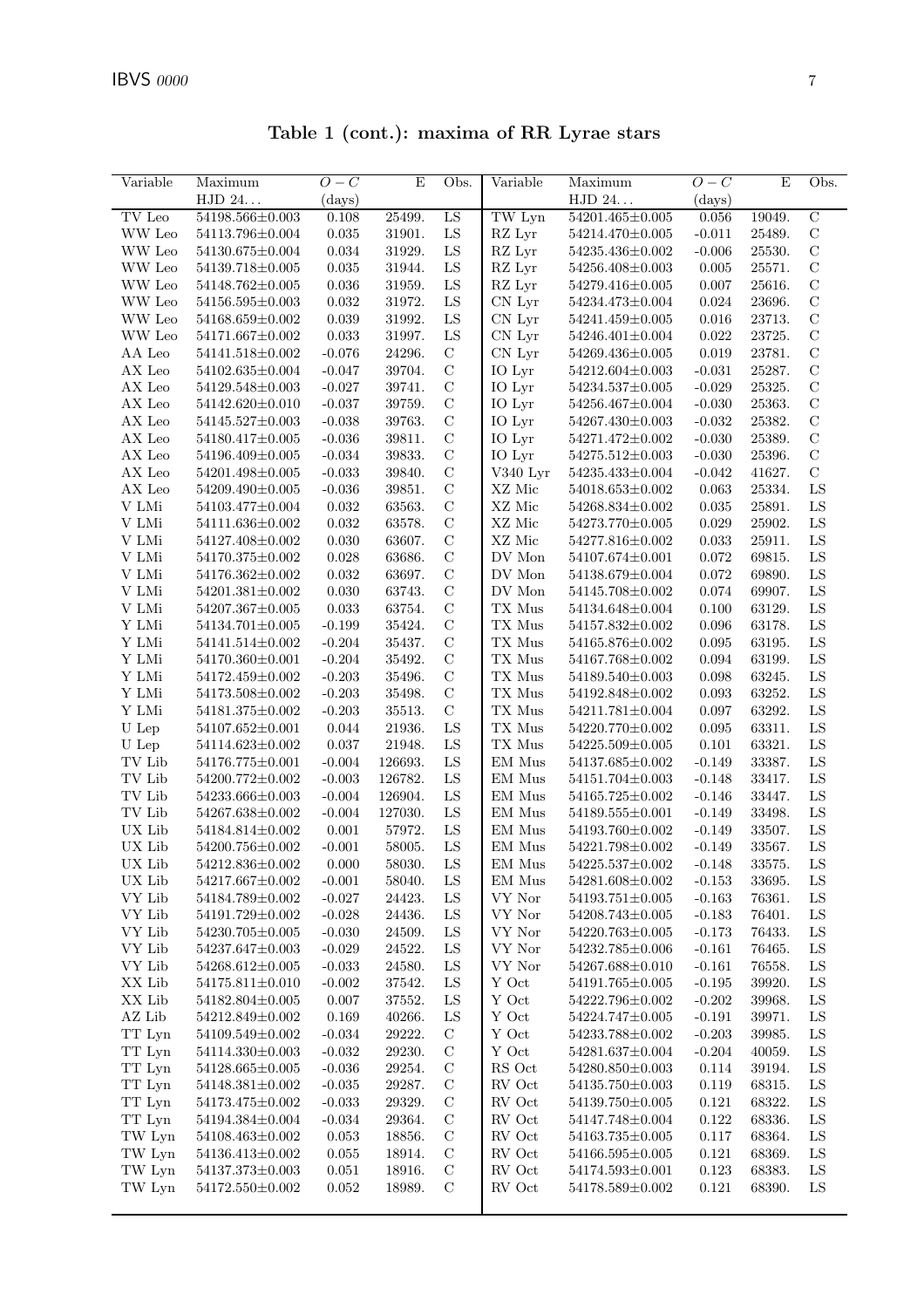Table 1 (cont.): maxima of RR Lyrae stars

| Variable                     | Maximum                 | $O-C$        | E      | Obs.          | Variable          | Maximum                 | $O-C$        | E      | Obs.          |
|------------------------------|-------------------------|--------------|--------|---------------|-------------------|-------------------------|--------------|--------|---------------|
|                              | HJD 24                  | $\rm (days)$ |        |               |                   | HJD 24                  | $\rm (days)$ |        |               |
| RV Oct                       | 54186.586±0.002         | 0.121        |        |               | U Pic             |                         | 0.054        | 28254. |               |
|                              |                         |              | 68404. | LS            |                   | 54108.745±0.004         |              |        | LS            |
| RV Oct                       | 54192.874±0.002         | 0.127        | 68415. | LS            | U Pic             | 54112.708±0.004         | 0.053        | 28263. | LS            |
| RV Oct                       | 54194.584±0.003         | 0.123        | 68418. | ${\rm LS}$    | U Pic             | 54120.637±0.001         | 0.056        | 28281. | ${\rm LS}$    |
| RV Oct                       | 54220.856±0.003         | 0.122        | 68464. | ${\rm LS}$    | U Pic             | 54124.599±0.002         | 0.054        | 28290. | ${\rm LS}$    |
| RV Oct                       | 54222.571±0.002         | 0.123        | 68467. | ${\rm LS}$    | U Pic             | 54131.647±0.002         | $0.056\,$    | 28306. | ${\rm LS}$    |
| RV Oct                       | 54224.857±0.002         | 0.124        | 68471. | LS            | XX Pup            | 54112.615±0.002         | 0.456        | 23858. | ${\rm LS}$    |
| RV Oct                       | 54226.572±0.005         | 0.126        | 68474. | LS            | XX Pup            | 54127.616±0.002         | 0.458        | 23887. | LS            |
| RV Oct                       | 54238.563±0.005         | 0.123        | 68495. | $_{\rm LS}$   | XX Pup            | 54141.579±0.003         | 0.458        | 23914. | ${\rm LS}$    |
| RV Oct                       | $54278.545 \pm 0.002$   | 0.123        | 68565. | ${\rm LS}$    | XX Pup            | $54157.610\pm0.001$     | 0.456        | 23945. | ${\rm LS}$    |
| RV Oct                       | 54282.543±0.002         | 0.123        | 68572. | ${\rm LS}$    | XX Pup            | 54171.574±0.002         | 0.456        | 23972. | ${\rm LS}$    |
| SS Oct                       | 54275.860±0.002         | $-0.064$     | 42223. | ${\rm LS}$    | <b>BB</b> Pup     | 54164.748±0.004         | 0.111        | 31951. | ${\rm LS}$    |
| SS Oct                       | 54280.837±0.005         | $-0.062$     | 42231. | LS            | <b>BB</b> Pup     | 54192.620±0.002         | 0.111        | 32009. | ${\rm LS}$    |
| SS Oct                       | 54282.702±0.002         | $-0.062$     | 42234. | LS            | HH Pup            | 54108.619±0.002         | 0.010        | 39945. | LS            |
| UV Oct                       | 54179.686±0.005         | $-0.103$     | 36584. | ${\rm LS}$    | HH Pup            | 54115.653±0.002         | 0.011        | 39963. | ${\rm LS}$    |
| UV Oct                       | 54192.705±0.003         | $-0.107$     | 36608. | ${\rm LS}$    | HH Pup            | 54120.733±0.001         | 0.011        | 39976. | ${\rm LS}$    |
| UV Oct                       | 54200.850±0.003         | $-0.101$     | 36623. | ${\rm LS}$    | HH Pup            | 54135.581±0.002         | 0.011        | 40014. | ${\rm LS}$    |
| UV Oct                       | 54223.636±0.010         | $-0.106$     | 36665. | LS            | HH Pup            | 54140.660±0.002         | 0.010        | 40027. | ${\rm LS}$    |
| UV Oct                       | 54224.725±0.010         | $-0.102$     | 36667. | ${\rm LS}$    | HH Pup            | 54160.590±0.001         | 0.012        | 40078. | ${\rm LS}$    |
| UV Oct                       | 54235.579±0.003         | $-0.100$     | 36687. | LS            | HH Pup            | 54167.622±0.002         | 0.011        | 40096. | ${\rm LS}$    |
| UV Oct                       | 54281.686±0.003         | $-0.117$     | 36772. | LS            | HH Pup            | 54174.656±0.001         | 0.011        | 40114. | ${\rm LS}$    |
| UW Oct                       | 54281.671±0.003         | $-0.004$     | 44870. | LS            | HK Pup            | 54108.712±0.002         | $-0.238$     | 23835. | ${\rm LS}$    |
| AR Oct                       | 54280.893±0.005         | $-0.042$     | 44308. | ${\rm LS}$    | HK Pup            | 54136.614±0.005         | $-0.238$     | 23873. | ${\rm LS}$    |
| ST Oph                       | 54213.813±0.002         | $-0.023$     | 57260. | LS            | HK Pup            | $54147.631 \pm 0.005$   | $-0.234$     | 23888. | LS            |
| ST Oph                       | 54218.768±0.002         | $-0.022$     | 57271. | LS            | X Ret             | 54150.639±0.002         | 0.207        | 29903. | ${\rm LS}$    |
| ST Oph                       | $54241.740 \pm 0.007$   | $-0.018$     | 57322. | $_{\rm LS}$   | V675 Sgr          | $54209.909 \pm 0.005$   | 0.066        | 40204. | ${\rm LS}$    |
| $V445$ Oph                   | 54237.786±0.002         | 0.021        | 67236. | ${\rm LS}$    | V675 $Sgr$        | $54218.901 \pm 0.005$   | 0.066        | 40218. | ${\rm LS}$    |
| V455 Oph                     | 54244.420±0.005         | $-0.247$     | 27343. | $\mathbf C$   | V675 Sgr          | 54231.740±0.002         | 0.059        | 40238. | ${\rm LS}$    |
| V455 Oph                     | 54268.480±0.004         | $-0.244$     | 27396. | $\mathbf C$   | V675 Sgr          | 54238.826±0.010         | 0.080        | 40249. | ${\rm LS}$    |
| $V455$ Oph                   | 54278.466±0.002         | $-0.244$     | 27418. | $\mathcal{C}$ | $V756$ Sgr        | 54207.883±0.005         | 0.093        | 47280. | ${\rm LS}$    |
| $V816$ Oph                   | 54215.821±0.002         | $-0.099$     | 46926. | LS            | $V756$ Sgr        | 54237.762±0.005         | 0.106        | 47337. | LS            |
| $V816$ Oph                   | 54220.770±0.002         | $-0.099$     | 46939. | LS            | V756Sgr           | 54268.667±0.005         | 0.096        | 47396. | ${\rm LS}$    |
|                              |                         |              |        | ${\rm LS}$    |                   |                         |              |        | ${\rm LS}$    |
| TX Pav                       | 54184.806±0.002         | $-0.165$     | 58761. |               | V1025 Sgr         | 54275.775±0.003         | $-0.016$     | 46399. |               |
| TX Pav                       | $54189.867{\pm}0.002$   | $-0.163$     | 58772. | LS            | V1130 Sgr         | 54223.868±0.002         | 0.041        | 47290. | ${\rm LS}$    |
| TX Pav                       | 54206.885±0.005         | $-0.160$     | 58809. | ${\rm LS}$    | V1130 Sgr         | 54272.722±0.003         | 0.042        | 47376. | LS            |
| $\mathcal{T}\mathcal{Y}$ Pav | 54221.792 $\pm$ 0.005   | 0.285        | 17862. | LS            | V1130 Sgr         | 54277.833±0.002         | 0.040        | 47385. | ${\rm LS}$    |
| TY Pav                       | 54231.737±0.005         | 0.285        | 17876. | $_{\rm LS}$   | V494 Sco          | 54231.687±0.004         | $-0.137$     | 30668. | LS            |
| $\mathcal{T}\mathcal{Y}$ Pav | $54241.679{\pm}0.005$   | 0.281        | 17890. | $_{\rm LS}$   | $\rm V494$ Sco    | 54234.677±0.004         | $-0.139$     | 30675. | LS            |
| WY Pav                       | 54213.820±0.003         | 0.073        | 46460. | ${\rm LS}$    | V494 Sco          | 54275.695±0.002         | $-0.144$     | 30771. | ${\rm LS}$    |
| BH Pav                       | $54223.795\!\pm\!0.003$ | 0.220        | 54886. | ${\rm LS}$    | ${\it V690}$ Sco  | $54205.848 {\pm} 0.004$ | $-0.018$     | 25207. | ${\rm LS}$    |
| BN Pav                       | $54231.907 \pm 0.002$   | $-0.024$     | 45657. | LS            | $V765$ Sco        | $54189.760 \pm 0.002$   | 0.136        | 52589. | LS            |
| BN Pav                       | 54234.743±0.002         | $-0.024$     | 45662. | LS            | $V765$ Sco        | $54201.820 \pm 0.002$   | 0.141        | 52615. | ${\rm LS}$    |
| BN Pav                       | 54267.637±0.003         | $-0.026$     | 45720. | LS            | RU Scl            | 54017.600 $\pm$ 0.002   | $-0.105$     | 46408. | ${\rm LS}$    |
| BP Pav                       | 54230.731±0.002         | 0.020        | 48188. | LS            | RU Scl            | 54046.712±0.002         | $-0.100$     | 46467. | ${\rm LS}$    |
| BP Pav                       | $54276.591 \pm 0.002$   | 0.201        | 48273. | LS            | $\mathbf{AE}$ Scl | 54025.665±0.002         | 0.190        | 23283. | LS            |
| DN Pav                       | 54028.657±0.002         | 0.095        | 27421. | LS            | AE Scl            | 54031.720±0.002         | 0.194        | 23294. | ${\rm LS}$    |
| DN Pav                       | 54052.548±0.001         | 0.096        | 27472. | $_{\rm LS}$   | AE Scl            | 54036.674±0.005         | 0.197        | 23303. | ${\rm LS}$    |
| DN Pav                       | 54217.910±0.003         | 0.098        | 27825. | LS            | AE Scl            | 54047.680±0.003         | 0.201        | 23323. | ${\rm LS}$    |
| DN Pav                       | 54232.900±0.003         | 0.097        | 27857. | LS            | AE Scl            | 54052.628±0.001         | 0.198        | 23332. | ${\rm LS}$    |
| HV Pav                       | 54013.635±0.004         | 0.176        | 30722. | LS            | AE Scl            | $54063.631 \pm 0.003$   | 0.199        | 23352. | ${\rm LS}$    |
| HV Pav                       | 54268.887±0.004         | $-0.257$     | 31178. | LS            | VY Ser            | 54182.787±0.005         | 0.043        | 32149. | ${\rm LS}$    |
| HV Pav                       | 54272.813±0.005         | $-0.256$     | 31185. | LS            | VY Ser            | 54213.499±0.002         | 0.049        | 32192. | $\mathbf C$   |
| HV Pav                       | 54277.863±0.004         | $-0.252$     | 31194. | LS            | VY Ser            | $54217.781 \pm 0.005$   | 0.047        | 32198. | LS            |
| AR Per                       | 54105.278±0.002         | 0.052        | 63138. | $\mathbf C$   | VY Ser            | 54218.492±0.003         | 0.043        | 32199. | $\mathbf C$   |
| AR Per                       | 54106.556±0.002         | 0.054        | 63141. | $\mathbf C$   | VY Ser            | 54228.496±0.005         | 0.050        | 32213. | $\mathbf C$   |
| AR Per                       | $54109.534{\pm}0.003$   | 0.053        | 63148. | $\mathcal{C}$ | VY Ser            | 54233.493±0.005         | 0.048        | 32220. | $\mathcal{C}$ |
| AR Per                       | 54113.367±0.002         | 0.056        | 63157. | $\mathbf C$   | VY Ser            | 54270.622±0.005         | 0.045        | 32272. | LS            |
| AR Per                       | 54124.436±0.005         | 0.061        | 63183. | $\mathbf C$   | AN Ser            | 54187.488±0.005         | 0.004        | 75619. | $\mathbf C$   |
| AR Per                       | 54135.494±0.002         | 0.054        | 63209. | $\mathcal{C}$ | AN Ser            | 54199.494±0.002         | 0.003        | 75642. | С             |
|                              |                         |              |        |               |                   |                         |              |        |               |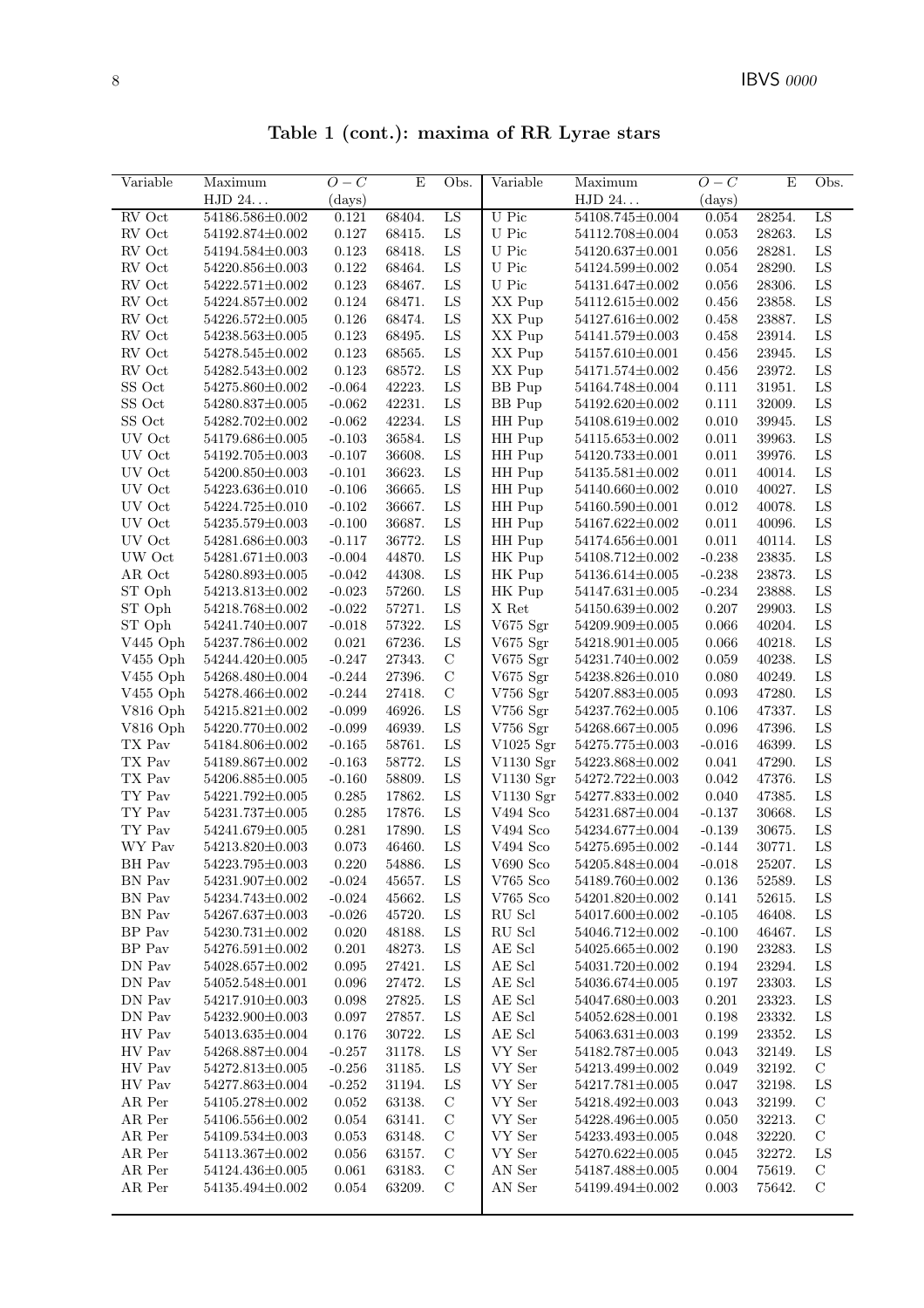Table 1 (cont.): maxima of RR Lyrae stars

| Variable                | Maximum               | $O-C$        | E      | Obs.           | Variable                | $\overline{\text{Maximum}}$ | $O-C$     | E      | Obs.          |
|-------------------------|-----------------------|--------------|--------|----------------|-------------------------|-----------------------------|-----------|--------|---------------|
|                         | ${\rm HJD}$ 24.       | $\rm (days)$ |        |                |                         | ${\rm HJD}$ 24.             | (days)    |        |               |
| AN Ser                  | 54233.428±0.002       | 0.002        | 75707. | $\overline{C}$ | AB UMa                  | 54232.446±0.005             | 0.108     | 30029. | $\mathcal{C}$ |
| AN Ser                  | 54244.394±0.002       | 0.004        | 75728. | $\mathbf C$    | AB UMa                  | 54241.445±0.010             | 0.114     | 30044. | $\mathcal{C}$ |
| AN Ser                  | 54269.447±0.002       | $-0.002$     | 75776. | $\mathbf C$    | AB UMa                  | $54247.434{\pm}0.005$       | 0.107     | 30054. | $\mathcal{C}$ |
| AV Ser                  | 54192.788±0.002       | 0.135        | 53018. | LS             | EX UMa                  | 54157.429±0.005             | 0.024     | 9477.  | $\mathcal{C}$ |
| AV Ser                  | $54201.553\pm0.002$   | 0.124        | 53036. | $\mathcal{C}$  | EX UMa                  | 54158.516±0.005             | 0.026     | 9479.  | $\mathcal{C}$ |
| AV Ser                  | 54218.630±0.003       | 0.136        | 53071. | $\mathbf C$    | EX UMa                  | 54159.608±0.002             | 0.032     | 9481.  | $\mathcal{C}$ |
| $\operatorname{AV}$ Ser | 54231.789±0.002       | 0.131        | 53098. | ${\rm LS}$     | EX UMa                  | 54176.436±0.005             | 0.032     | 9512.  | $\mathcal{C}$ |
| AV Ser                  | 54241.550 $\pm$ 0.005 | 0.141        | 53118. | $\mathcal{C}$  | EX UMa                  | 54190.549±0.005             | 0.032     | 9538.  | $\mathcal{C}$ |
| AW Ser                  | 54216.398±0.005       | $-0.037$     | 43330. | $\mathbf C$    | EX UMa                  | 54201.399±0.005             | 0.025     | 9558.  | $\mathcal{C}$ |
| $CS$ Ser                | 54184.769±0.002       | 0.001        | 43676. | LS             | AF Vel                  | 54141.785±0.010             | $-0.256$  | 24099. | LS            |
| CS Ser                  | 54212.705±0.006       | 0.017        | 43729. | LS             | AF Vel                  | $54157.611 \pm 0.002$       | $-0.252$  | 24129. | LS            |
| CS Ser                  | 54241.679±0.003       | 0.017        | 43784. | LS             | $\rm AF$ Vel            | 54176.613±0.004             | $-0.236$  | 24165. | LS            |
| $\rm CS~Ser$            | 54269.596±0.002       | 0.014        | 43837. | ${\rm LS}$     | $\rm AF$ Vel            | $54186.631 \pm 0.002$       | $-0.239$  | 24184. | ${\rm LS}$    |
| RU Sex $^2$             | $54124.731 \pm 0.010$ | 0.023        | 32859. | ${\rm LS}$     | AF Vel                  | 54205.606±0.002             | $-0.250$  | 24220. | LS            |
| $RU$ Sex $^2$           | 54139.794±0.010       | 0.026        | 32902. | LS             | AF Vel                  | $54224.601 \pm 0.002$       | $-0.242$  | 24256. | LS            |
| $\mathrm{RU}$ Sex $^2$  | 54152.412±0.003       | 0.036        | 32938. | $\mathbf C$    | AF Vel                  | 54234.632±0.004             | $-0.231$  | 24275. | LS            |
| $\mathrm{RU}$ Sex $^2$  | 54156.623±0.005       | 0.044        | 32950. | ${\rm LS}$     | FS Vel                  | 54195.586±0.005             | $-0.170$  | 30764. | LS            |
| $RU$ Sex $^2$           | 54169.575±0.005       | 0.037        | 32987. | LS             | FS Vel                  | $54223.655 \pm 0.002$       | $-0.169$  | 30823. | LS            |
| $\mathrm{RU}$ Sex $^2$  | 54197.598±0.005       | 0.042        | 33067. | LS             | FS Vel                  | 54224.603±0.002             | $-0.172$  | 30825. | LS            |
| $\mathop{\rm RV}$ Sex   | 54129.713±0.002       | 0.064        | 48646. | ${\rm LS}$     | ${\rm ST}$ Vir          | 54200.469±0.004             | 0.029     | 32773. | $\mathbf C$   |
| $\mathop{\rm RV}$ Sex   | 54140.780±0.002       | 0.056        | 48668. | ${\rm LS}$     | ST Vir                  | 54207.449±0.003             | 0.025     | 32790. | $\mathbf C$   |
| RV Sex                  | 54185.584±0.001       | 0.056        | 48757. | ${\rm LS}$     | ST Vir                  | 54215.658±0.002             | 0.017     | 32810. | LS            |
| ${\rm RV}$ Sex          | 54197.666±0.005       | 0.056        | 48781. | LS             | ${\rm ST}$ Vir          | $54216.486 \pm 0.005$       | 0.024     | 32812. | $\mathbf C$   |
| ${\rm HY}$ Tel          | 54223.771±0.005       | $-0.026$     | 63357. | LS             | ST Vir                  | 54244.417±0.002             | 0.018     | 32880. | $\mathcal{C}$ |
| RW TrA                  | 54177.814±0.002       | $-0.166$     | 33923. | LS             | UU Vir                  | 54206.503±0.002             | $-0.008$  | 26091. | $\mathcal{C}$ |
| RW TrA                  | 54186.788±0.002       | $-0.169$     | 33947. | LS             | UV Vir                  | 54119.695±0.010             | 0.011     | 24063. | $\mathcal{C}$ |
| RW TrA                  | 54189.783±0.002       | $-0.166$     | 33955. | ${\rm LS}$     | UV Vir                  | 54129.668±0.003             | 0.004     | 24080. | $\mathcal{C}$ |
| RW TrA                  | 54192.778±0.003       | $-0.164$     | 33963. | LS             | UV Vir                  | 54143.761±0.002             | 0.007     | 24104. | LS            |
| RW TrA                  | 54211.850±0.002       | $-0.168$     | 34014. | LS             | UV Vir                  | 54150.815±0.002             | 0.016     | 24116. | LS            |
| W Tuc                   | 54102.543±0.005       | 0.149        | 26819. | LS             | UV Vir                  | $54153.753{\pm}0.005$       | 0.018     | 24121. | LS            |
| W Tuc                   | $54109.611 \pm 0.007$ | 0.152        | 26830. | ${\rm LS}$     | UV Vir                  | 54155.518±0.002             | 0.022     | 24124. | $\mathbf C$   |
| W Tuc                   | 54118.606±0.005       | 0.156        | 26844. | LS             | UV Vir                  | 54159.628±0.004             | 0.023     | 24131. | $\mathcal{C}$ |
| W Tuc                   | 54127.596±0.002       | 0.155        | 26858. | ${\rm LS}$     | UV Vir                  | 54160.800±0.002             | 0.020     | 24133. | LS            |
| AE Tuc                  | $54102.653\pm0.002$   | 0.080        | 47855. | ${\rm LS}$     | UV Vir                  | 54182.521±0.002             | 0.019     | 24170. | $\mathcal{C}$ |
| $AE$ $\mathrm{Tuc}$     | $54112.601 \pm 0.002$ | 0.083        | 47879. | LS             | $\rm UV$ $\rm Vir$      | 54186.621±0.002             | 0.010     | 24177. | LS            |
| $AE$ $\mathrm{Tuc}$     | $54117.576{\pm}0.002$ | 0.086        | 47891. | ${\rm LS}$     | $\rm UV$ $\rm Vir$      | $54198.361 \pm 0.005$       | 0.008     | 24197. | $\mathbf C$   |
| $\mathrm{AE}$ Tuc       | 54122.550 $\pm$ 0.001 | 0.087        | 47903. | ${\rm LS}$     | UV Vir                  | $54200.707{\pm}0.005$       | 0.006     | 24201. | LS            |
| AG Tuc                  | $54102.573 \pm 0.004$ | 0.045        | 23748. | LS             | UV Vir                  | 54213.632±0.004             | 0.015     | 24223. | LS            |
| AG Tuc                  | 54108.602±0.004       | 0.048        | 23758. | ${\rm LS}$     | UV Vir                  | $54233.592{\pm}0.005$       | 0.014     | 24257. | LS            |
| BK Tuc                  | $54107.582{\pm}0.002$ | $-0.038$     | 31574. | LS             | WW Vir                  | $54172.673 \pm 0.004$       | $0.293\,$ | 26781. | ${\rm LS}$    |
| ${\rm RV}$ UMa          | $54133.521 \pm 0.002$ | 0.113        | 19352. | $\mathcal{C}$  | WW Vir                  | 54198.738±0.003             | 0.294     | 26821. | LS            |
| RV UMa                  | $54162.533\pm0.005$   | 0.105        | 19414. | $\mathbf C$    | XZ Vir                  | 54227.674±0.003             |           |        | LS            |
| RV UMa                  | 54198.581±0.003       | 0.113        | 19491. | $\mathcal{C}$  | XZ Vir                  | 54230.537±0.002             |           |        | LS            |
| TU UMa                  | 54147.479±0.002       | $-0.026$     | 20292. | $\mathcal{C}$  | XZ Vir                  | 54231.492±0.003             |           |        | ${\rm LS}$    |
| TU UMa                  | 54175.364±0.002       | $-0.024$     | 20342. | $\mathcal{C}$  | XZ Vir                  | 54232.444±0.003             |           |        | $\mathbf C$   |
| $\operatorname{TU}$ UMa | 54209.375±0.003       | $-0.030$     | 20403. | $\mathcal{C}$  | XZ Vir                  | 54233.394±0.005             |           |        | $\mathbf C$   |
| TU UMa                  | 54234.473±0.005       | $-0.027$     | 20448. | $\mathbf C$    | XZ Vir                  | 54238.651±0.010             |           |        | ${\rm LS}$    |
| AB UMa                  | 54103.554±0.006       | $0.125\,$    | 29814. | $\mathbf C$    | XZ Vir                  | 54239.603±0.004             |           |        | LS            |
| AB UMa                  | 54112.540±0.010       | 0.118        | 29829. | $\mathcal{C}$  | AF Vir                  | 54155.659±0.002             | $-0.103$  | 28572. | $\mathbf C$   |
| AB UMa                  | 54124.518±0.003       | 0.104        | 29849. | $\mathcal{C}$  | AF Vir                  | 54180.807±0.003             | $-0.110$  | 28624. | LS            |
| AB UMa                  | 54148.510±0.003       | 0.113        | 29889. | $\mathcal{C}$  | AF Vir                  | 54198.712±0.002             | $-0.104$  | 28661. | LS            |
| AB UMa                  | 54157.504±0.005       | 0.113        | 29904. | $\mathcal{C}$  | AF Vir                  | 54208.388±0.004             | $-0.104$  | 28681. | $\mathbf C$   |
| AB UMa                  | $54187.482{\pm}0.010$ | 0.113        | 29954. | $\mathbf C$    | AF Vir                  | $54232.571 \pm 0.005$       | $-0.109$  | 28731. | $\mathbf C$   |
| AB UMa                  | 54199.479±0.010       | 0.118        | 29974. | $\mathcal{C}$  | AS Vir                  | 54172.775±0.002             | 0.148     | 27136. | LS            |
| AB UMa                  | 54205.469±0.006       | $0.112\,$    | 29984. | $\mathcal{C}$  | $\operatorname{AS}$ Vir | 54177.756±0.002             | 0.149     | 27145. | LS            |
| AB UMa                  | 54211.462±0.005       | 0.109        | 29994. | $\mathcal{C}$  | AS Vir                  | $54182.741{\pm}0.002$       | 0.153     | 27154. | LS            |
| AB UMa                  | 54214.462±0.005       | 0.112        | 29999. | $\mathcal{C}$  | AS Vir                  | 54207.637±0.002             | 0.145     | 27199. | LS            |
| AB UMa                  | 54229.448±0.006       | 0.108        | 30024. | $\mathbf C$    | AS Vir                  | 54228.669±0.003             | 0.147     | 27237. | LS            |
|                         |                       |              |        |                |                         |                             |           |        |               |